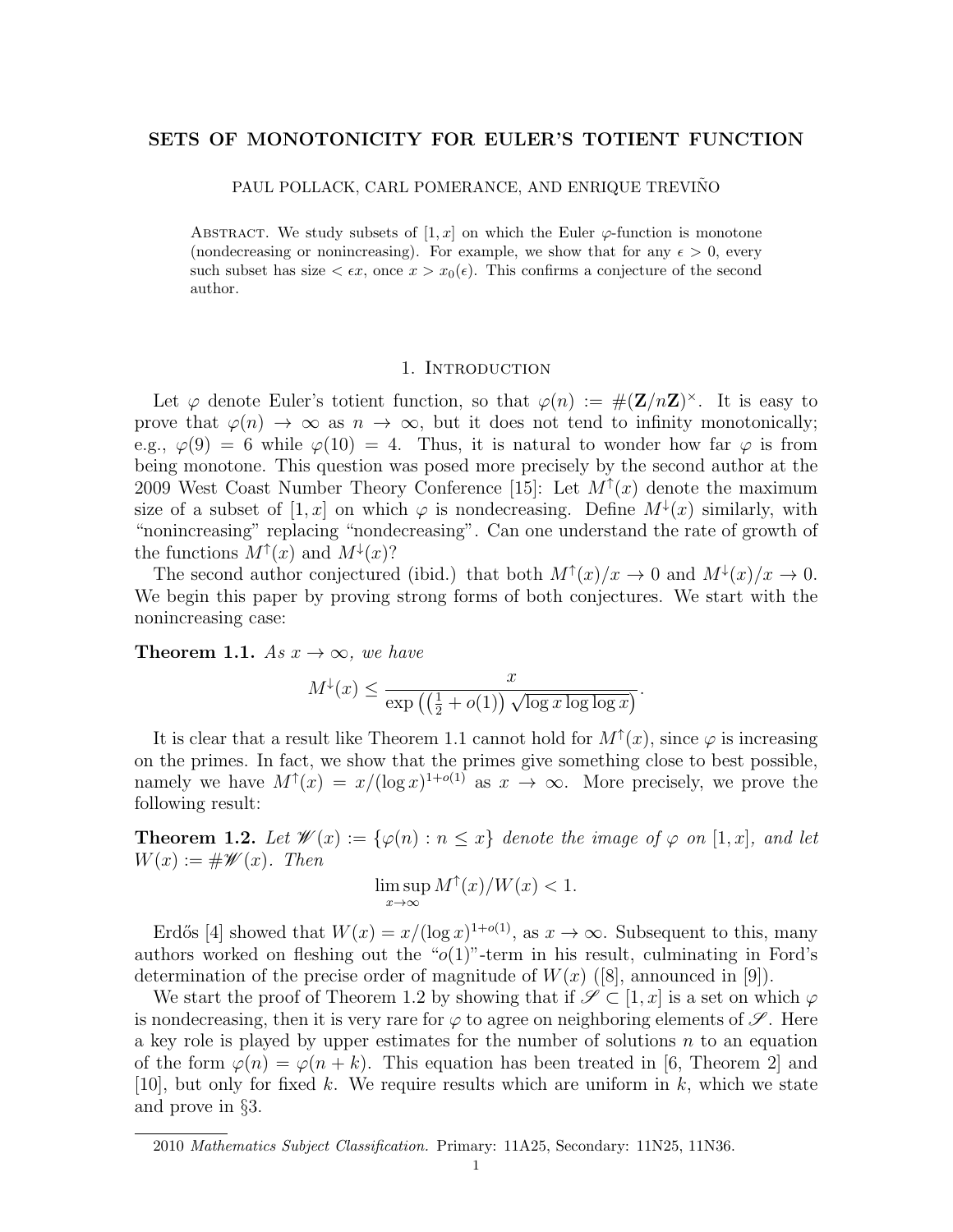Our results in §3 already suffice to show that  $\limsup M^{\uparrow}(x)/W(x) \leq 1$ . To obtain the small improvement indicated in Theorem 1.2, we show that a positive proportion of the elements of  $\mathscr{W}(x)$  are missing from the set  $\varphi(\mathscr{S})$ . As an example of how this goes, suppose we have a pair of elements  $d_1 < d_2$  of  $\mathscr{W}(x)$  for which each preimage of  $d_1$  exceeds each preimage of  $d_2$ . If  $\varphi$  is nondecreasing on  $\mathscr{S}$ , then  $\varphi(\mathscr{S})$  must be missing at least one of  $d_1$  and  $d_2$ . In §4, we show how to construct a large number of such pairs  $\{d_1, d_2\}.$ 

The construction alluded to in the last paragraph exploits an observation of Erdős: Call a number in the image of the Euler function a *totient*. Suppose that  $d$  is a totient with preimages  $n_1, \ldots, n_k$ . We say that the number n is convenient for d if  $d\varphi(n)$  is a totient with preimages  $n_1n, \ldots, n_kn$  and no others. Erdős [5, pf. of Theorem 4] proved that for each fixed  $d \in \mathscr{V}$ , almost all primes p are convenient for d. We require a variant of this result, which we prove using methods of Ford (op. cit.) and which appears as Lemma 4.1 below.

One may also ask about lower bounds on  $M^{\uparrow}(x)$  and  $M^{\downarrow}(x)$ . As noted above, if  $\mathscr S$ consists of all the primes in [1, x], then  $\varphi$  is nondecreasing on  $\mathscr{S}$ , and so  $M^{\uparrow}(x) \geq \pi(x)$ . The second author [15] has asked the following:

Question. Does  $M^{\uparrow}(x) - \pi(x) \rightarrow \infty$  as  $x \rightarrow \infty$ ?

We have not been able to resolve this. Computations suggest (see  $\S$ 9) that this difference does not tend to infinity, in fact it seems  $M^{\uparrow}(x) = \pi(x) + 64$  for x large enough. Perhaps the following closely related question is not unattackable:

Question. If  $\mathscr S$  is a subset of  $[1, x]$  on which  $\varphi$  is nondecreasing, must we have  $\sum_{n\in\mathscr{S}}$  $\frac{1}{n} \leq \log \log x + O(1)^{\frac{2}{n}}$ 

The behavior of  $M^{\downarrow}(x)$  is more mysterious. Let  $M^{0}(x)$  denote the maximal size of a subset of  $[1, x]$  on which  $\varphi$  is constant. Clearly,  $M^{\downarrow}(x) \geq M^{0}(x)$ . Erdős [4] showed that there is a constant  $\alpha > 0$  so that  $M^0(x) \geq x^{\alpha}$  for all large x. The current record here is  $\alpha = 0.7038$ , due to Baker and Harman [2], but heuristic arguments (see [17] or [18, §4]) suggest that (as  $x \to \infty$ )

(1) 
$$
M^0(x) = x/L(x)^{1+o(1)}
$$
, where  $L(x) = \exp(\log x \log_3 x/\log_2 x)$ .

Perhaps it is true that  $M^{\downarrow}(x) \ll M^{0}(x)$ . This would improve Theorem 1.1, since (from either [17] or [18]) the upper bound on  $M<sup>0</sup>(x)$  implicit in (1) is known to hold unconditionally. In the opposite direction, we prove:

**Theorem 1.3.**  $M^{\downarrow}(x) - M^0(x) > x^{0.13}$  for large x.

We do not know how to improve the upper bounds of Theorems 1.1 and 1.2, even if we ask that  $\varphi$  be *strictly monotone* on  $\mathscr{S}$ . Turning instead to lower bounds, the primes once again furnish a fairly large subset of  $[1, x]$  on which  $\varphi$  is strictly increasing. For the strictly decreasing case, we prove the following:

**Theorem 1.4.** For all large x, there is a subset  $\mathscr{S}$  of  $[1, x]$  of size at least  $x^{0.19}$  for which the restriction of  $\varphi$  to  $\mathscr S$  is strictly decreasing.

It would be interesting to know the extent to which Theorem 1.4 can be improved. If the largest prime gap up to x is  $x^{o(1)}$  (with  $x \to \infty$ ), as is widely expected, then the proof of Theorem 1.4 allows us to replace the exponent 0.19 with  $\frac{1}{3} - \epsilon$ .

Our final theorem illustrates that very satisfactory estimates can be obtained for the largest set of *consecutive integers* in [1, x] on which  $\varphi$  is monotone.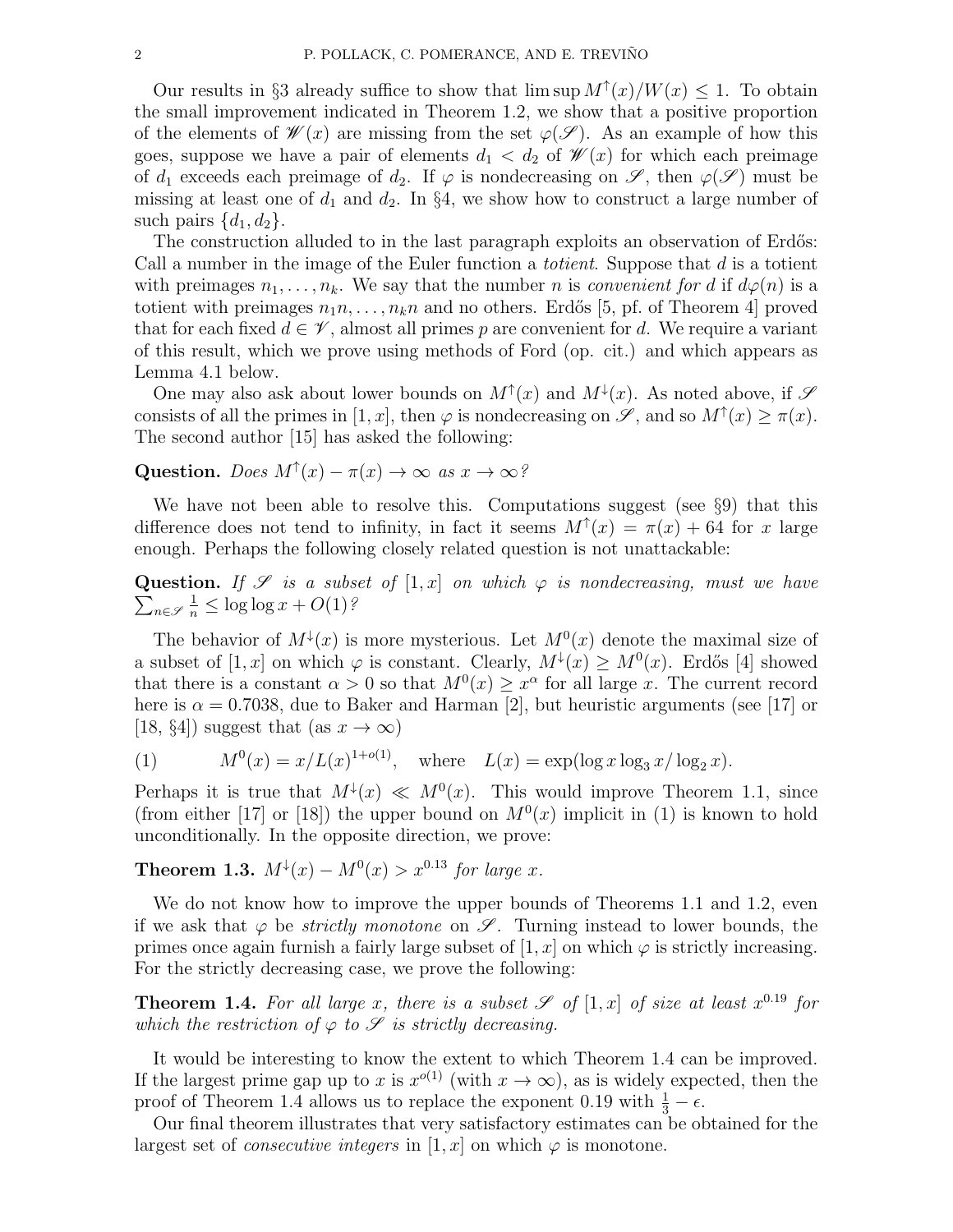**Theorem 1.5.** The maximum size of a set of consecutive integers contained in  $[1, x]$ on which  $\varphi$  is nonincreasing is

$$
\frac{\log_3 x}{\log_6 x} + (\alpha - \gamma + o(1)) \frac{\log_3 x}{(\log_6 x)^2} \qquad (x \to \infty).
$$

The same estimate holds with "nondecreasing" replacing "nonincreasing". Here  $\gamma =$  $0.57721566490...$  is the Euler–Mascheroni constant, and  $\alpha$  is defined by the relation

$$
\exp(\alpha) = \prod_{p \text{ prime}} (1 - 1/p)^{-1/p}, \text{ so that}
$$

$$
\alpha = 0.58005849381...
$$

The form of Theorem 1.5, while perhaps surprising, is not entirely unexpected. Erdős [5, Theorem 1] showed that the same result holds for the maximum size of a set  $\mathscr{S}$  ⊂  $[1, x]$  of consecutive integers for which max $_{m\in\mathscr{S}}\varphi(m)$  ∼ min $_{m\in\mathscr{S}}\varphi(m)$ . Our proof follows Erd˝os's, with some modifications (compare also [16]).

Certain other natural ways of measuring the non-monotonic behavior of  $\varphi$  reduce to ones we have considered here. For example, take the problem of partitioning  $[1, x]$ into sets on which  $\varphi$  is strictly increasing. It seems reasonable to ask for an estimate of the smallest number of sets one needs in such a partition. In fact, the minimum number of required sets is precisely  $M^{\downarrow}(x)$ , by a combinatorial theorem of Dilworth. Analogous comments apply with "strictly increasing" replaced by "strictly decreasing", "nonincreasing", or "nondecreasing".

Notation. Most of our notation is standard. A possible exception is our notation for  $\prod_{p|n} p$  (the *algebraic radical* of n), written as either  $\gamma(n)$  or rad(n). We write  $\omega(n) :=$  $\sum_{p|n} 1$  for the number of distinct prime factors of n. If d | n and  $gcd(d, n/d) = 1$ , we say that d is a *unitary divisor* of n, and we write  $d \parallel n$ . We remind the reader that  $log_k$  denotes the kth iterate of the natural logarithm. The Landau–Bachmann  $o$  and O-symbols, as well as Vinogradov's  $\ll$  notation, are employed with their usual meanings. Implied constants are absolute unless otherwise specified.

### 2. SETS ON WHICH  $\varphi$  is nonincreasing: Proof of Theorem 1.1

**Lemma 2.1.** Let  $\mathscr S$  be a subset of  $[1, x]$  on which  $\varphi$  is nonincreasing. For  $x \geq 1$ , the number of prime powers  $n \in \mathscr{S}$  is at most  $\log x / \log 2$ . If  $x \geq 1$  and  $k > 1$ , the number of  $n \in \mathscr{S}$  with  $\omega(n) = k$  is at most

$$
(2) \t\t\t\t\t42(k-1)!x^{1-\frac{1}{k}}.
$$

*Proof.* For each r, there is at most one prime power of the form  $n = p^r$  in  $\mathscr{S}$ , since the function  $p \mapsto \varphi(p^r)$  is an increasing function of p. Also, it is clear that there are no such *n* once  $r > \log x / \log 2$ . This proves the first claim.

We prove the second assertion of the lemma by induction on  $k$ . Take first the case  $k = 2$ . Let  $\mathscr T$  be the set of  $n \in \mathscr S$  with  $\omega(n) = 2$ , and partition  $\mathscr T$  into sets  $\mathscr T_{p^r}$ , according to the smallest prime power  $p^r$  for which  $p^r \parallel n$ . Then  $\varphi$  is nonincreasing on the set  $\mathscr{T}'_{p^r} := \{n/p^r : n \in \mathscr{T}_{p^r}\} \subset [1, x/p^r]$ , and every  $m \in \mathscr{T}'_{p^r}$  is a prime power. So by the first part of the lemma,

$$
\# \mathcal{T} \le \frac{1}{\log 2} \sum_{p^r \le x^{1/2}} \log \frac{x}{p^r} \le 2 \log x \sum_{p^r \le x^{1/2}} 1.
$$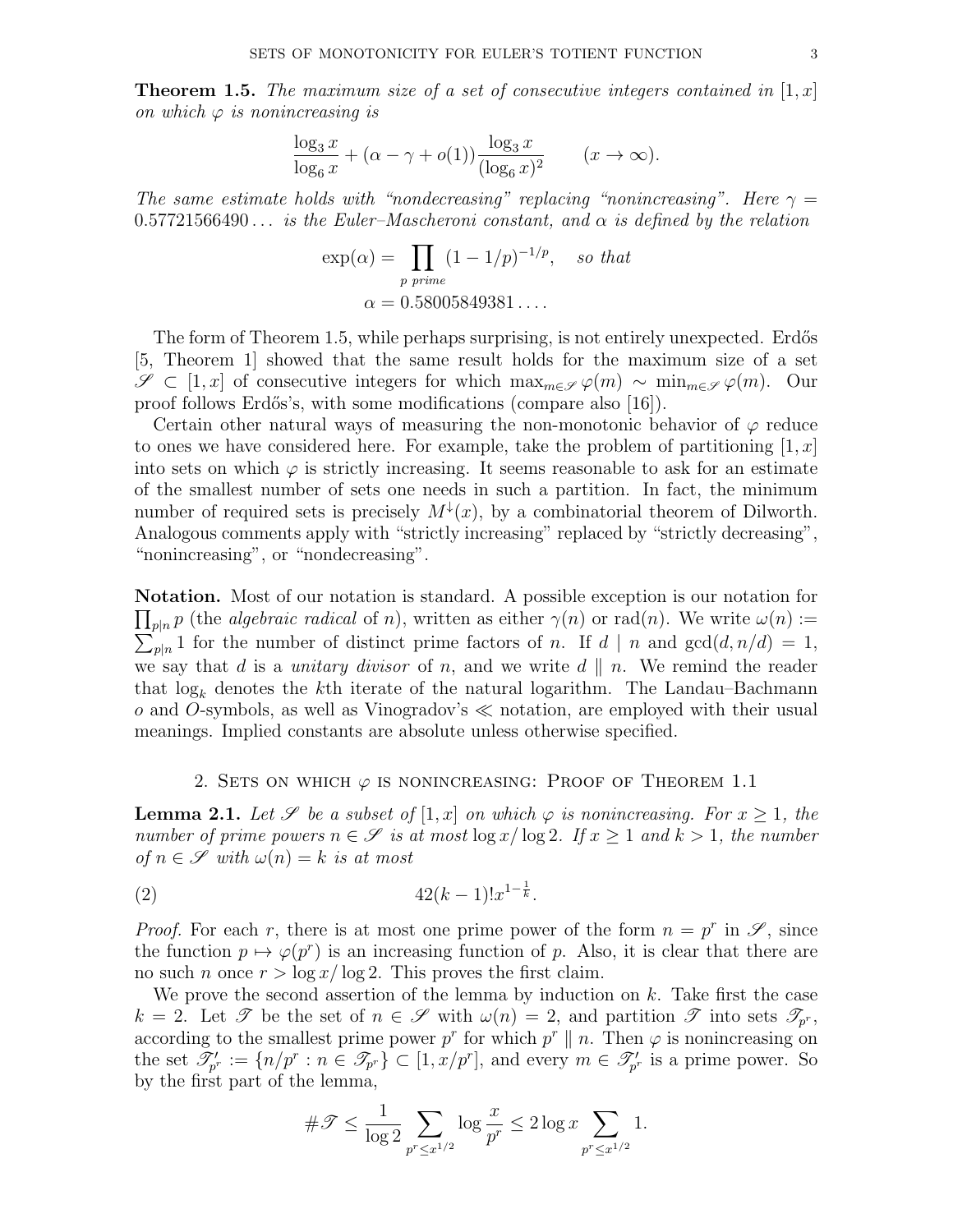Also,

$$
\sum_{p^r \le x^{1/2}} 1 = \pi(x^{1/2}) + \sum_{r \ge 2} \sum_{p \le x^{\frac{1}{2r}}} 1 \le \pi(x^{1/2}) + x^{1/4} \frac{\log(x^{1/2})}{\log 2} \le \pi(x^{1/2}) + x^{1/4} \log x.
$$

Recalling the elementary estimate  $\pi(X) \leq 6X/\log X$  for  $X > 1$  (cf. [1, Theorem 4.6]), we find that

$$
\#\mathcal{T} \le 24x^{1/2} + 2x^{1/4}(\log x)^2 < 42x^{1/2}
$$

for all  $x \geq 1$ . This agrees with the claim of the lemma.

Suppose the case k has been proved (for all  $\mathscr S$  and all x). Take  $\mathscr T$  as the set of  $n \in \mathscr{S}$  with  $\omega(n) = k + 1$ . Partitioning  $\mathscr{T}$  into sets  $\mathscr{T}_{p^r}$  as in the last paragraph, we obtain from the induction hypothesis that

(3) 
$$
\#\mathscr{T} \leq 42(k-1)!x^{1-\frac{1}{k}}\sum_{p^r\leq x^{\frac{1}{k+1}}} \frac{1}{(p^r)^{1-1/k}}.
$$

Estimating crudely,

(4) 
$$
\sum_{p^r \leq x^{\frac{1}{k+1}}} \frac{1}{(p^r)^{1-1/k}} \leq \sum_{n \leq x^{1/(k+1)}} \frac{1}{n^{1-1/k}} \leq 1 + \int_1^{x^{\frac{1}{k+1}}} \frac{dt}{t^{1-1/k}} < k \cdot x^{\frac{1}{k(k+1)}}.
$$

Substituting (4) back into (3) establishes the  $k + 1$  case.

*Proof of Theorem 1.1.* Let  $\mathscr S$  be a subset of  $[1, x]$  on which  $\varphi$  is nonincreasing. Let  $K := \lfloor \sqrt{\log x / \log \log x} \rfloor$ , and split the  $n \in \mathscr{S}$  according to whether or not  $\omega(n) \leq K$ . Since the expression  $(2)$  is increasing as a function of k, Lemma 2.1 gives that the number of n of the first type is at most

$$
42K!x^{1-\frac{1}{K}} + (1 + \log x/\log 2).
$$

Using the trivial estimate  $K! < K^K$ , we find after a short computation that this is at most

(5) 
$$
\frac{x}{\exp\left(\left(\frac{1}{2} + o(1)\right) \sqrt{\log x \log \log x}\right)},
$$

as  $x \to \infty$ . The number of n of the second type does not exceed the total number of  $n \leq x$  with  $\omega(n) > K$ . By a classical inequality of Hardy and Ramanujan [12, Lemma B], this is

$$
\ll \sum_{k>K} \frac{x}{\log x} \frac{(\log \log x + O(1))^{k-1}}{(k-1)!}.
$$

The sum appearing here is dominated by its first term, corresponding to  $k - 1 = K$ ; using the estimate  $K! \geq (K/e)^K$ , another short computation shows that this sum is also bounded by  $(5)$ .

3. TOWARDS THEOREM 1.2: COUNTING SOLUTIONS TO  $\varphi(n) = \varphi(n + k)$ 

Let  $P(x; k)$  denote the number of  $n \leq x$  for which  $\varphi(n) = \varphi(n+k)$ . To prove Theorem 1.2 we require a reasonable estimate for  $P(x; k)$  valid uniformly for  $k \leq \log x$ . We begin by quoting three results from [10].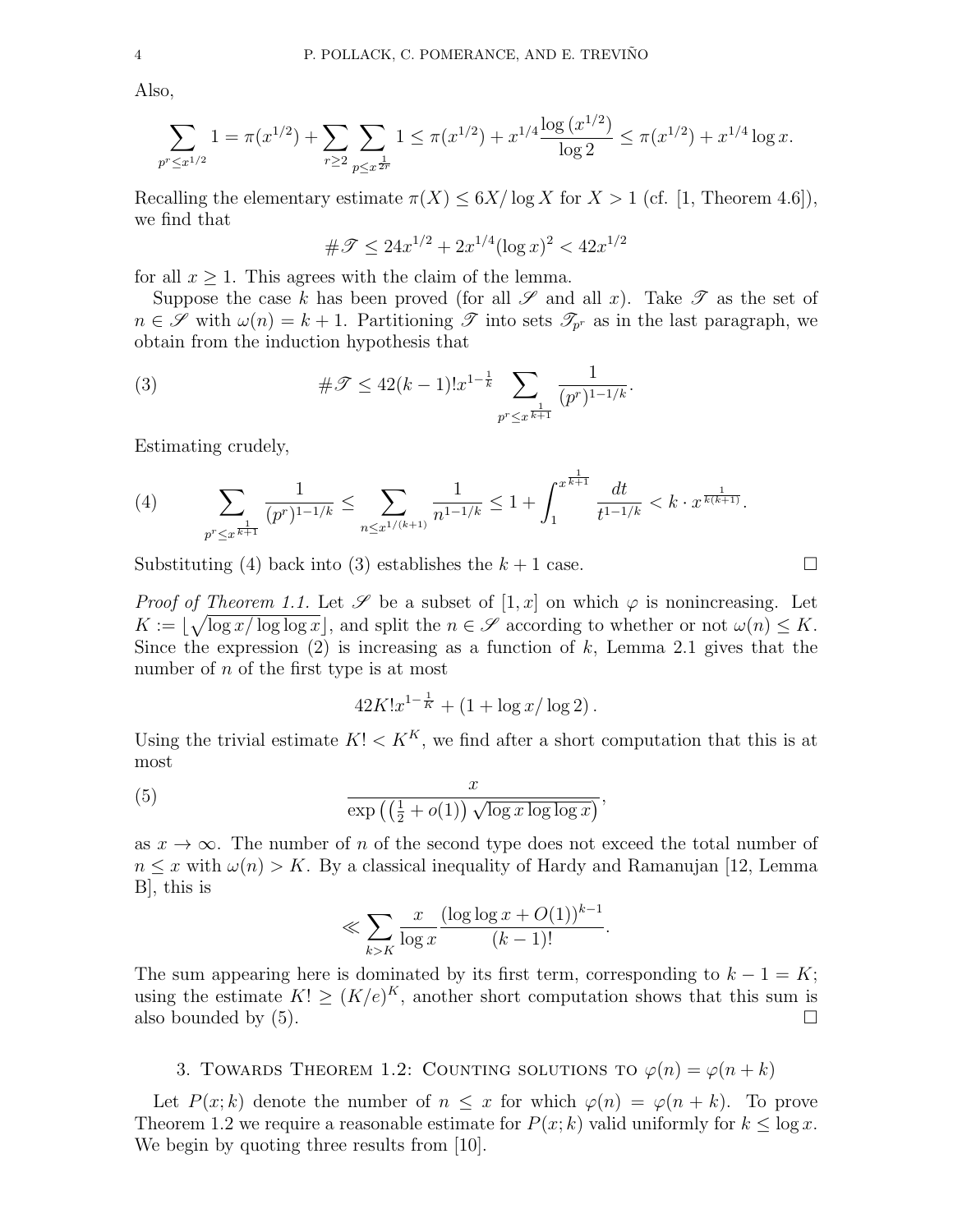**Theorem A** (see [10, Theorem 1]). Suppose that j and  $j + k$  have the same prime factors (so that k is even), and let  $q = \gcd(j, j + k)$ . Suppose that for the positive integer r, both

(6) 
$$
\frac{j}{g}r + 1 \quad and \quad \frac{j+k}{g}r + 1
$$

are primes not dividing j. Then with

$$
n = j\left(\frac{j+k}{g}r + 1\right),\,
$$

we have  $\varphi(n) = \varphi(n+k)$ .

Let  $P_0(x; k)$  be the number of solutions  $n \leq x$  to  $\varphi(n) = \varphi(n+k)$  which are of the form given in Theorem A, and let  $P_1(x; k)$  be the number of remaining solutions.

**Theorem B** (cf. [10, Corollary 1]). Assume the prime k-tuples conjecture in the quantitative form of Bateman–Horn. Suppose k is even, and put

(7) 
$$
c(k) = \sum_{j:\ \gamma(j)=\gamma(j+k)} \frac{\gcd(j,j+k)}{j(j+k)} \prod_{\substack{p|jk(j+k)/\gcd(j,j+k)^3\\p>2}} \frac{p-1}{p-2}.
$$

Then  $0 < c(k) < \infty$ , and as  $x \to \infty$ ,

$$
P_0(x;k) \sim 2C_2c(k)\frac{x}{(\log x)^2},
$$

where  $C_2 := 2 \prod_{p>2} (1-(p-1)^{-2})$  is the twin prime constant.

**Theorem C** (see [10, Theorem 2]). Fix a natural number k. For  $x > x_0(k)$ , we have  $P_1(x;k) < x/\exp((\log x)^{1/3}).$ 

We require a uniform version of Theorem C and an unconditional upper-bound analogue of Theorem B.

**Theorem 3.1.** For  $x > x_0$ , we have  $P_1(x;k) < x/\exp((\log x)^{1/3})$ , uniformly for natural numbers  $k \leq \exp((\log x)^{1/3})$ .

*Proof (sketch)*. We imitate the proof of [10, Theorem 2]. Let  $n \leq x$  be a solution to  $\varphi(n) = \varphi(n+k)$  not accounted for by Theorem A. Write  $n = mp$  and  $n+k = m'p'$ , where p is the largest prime factor of n and p' the largest prime factor of  $n + k$ . As in [10], if  $\varphi(m)/m = \varphi(m')/m'$ , then n has the shape indicated in Theorem A. So we can assume that  $\varphi(m)/m \neq \varphi(m')/m'$ . For fixed k, Theorem C then follows from the argument described in [6] for the case  $k = 1$ . Suppose now that k is not fixed but satisfies the bound indicated in our theorem. The argument of [6] goes through with obvious minor changes until  $[6, \text{eq. } (4.4)]$ . At that point, it is important to know that given m and a certain prime q', the congruence  $mp + k \equiv 0 \pmod{q'}$  forces p to lie in a uniquely determined residue class modulo q'. This holds as long as  $q' \nmid m$ . If  $q' \mid m$ and  $q' \mid mp + k$ , then  $q' \mid k$ . But we also have that  $q' \equiv 1 \pmod{r}$ , where  $r \geq l^4$  and  $l = \exp((\log x)^{1/3})$ . Hence  $q' > l^4 > k$ , and so q'  $k.$ 

Obtaining a uniform upper bound on  $P_0(x; k)$  requires more preparation.

**Lemma 3.2.** Let  $k$  be a natural number. The number of natural numbers  $j$  for which j and  $j + k$  have the same set of prime factors is at most

$$
3\cdot 7^{3+2\omega(k)}.
$$

Consequently, for each  $\epsilon > 0$ , there are fewer than  $k^{\epsilon}$  such numbers j once  $k > k_0(\epsilon)$ .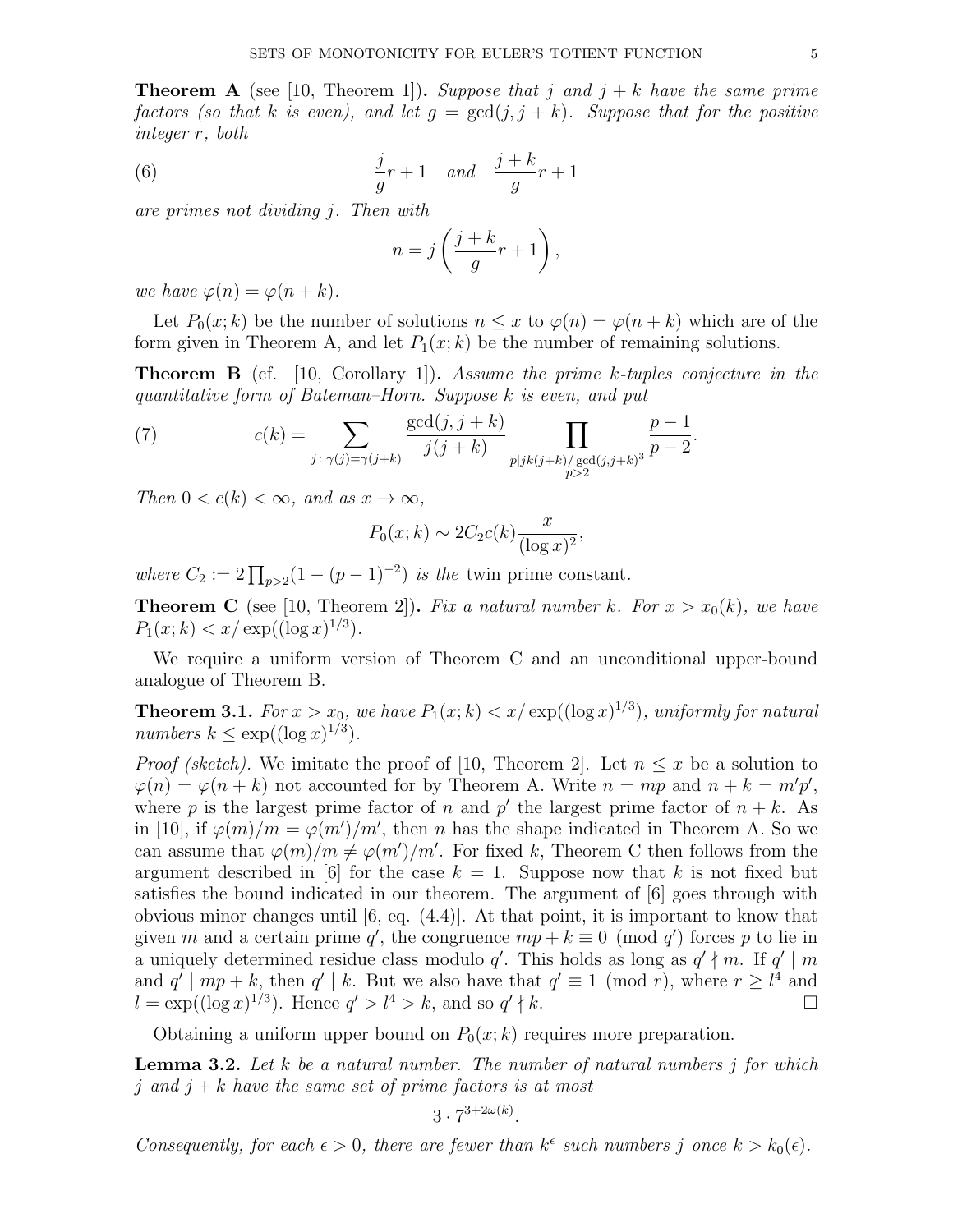*Proof.* If j and  $j + k$  have the same set of prime divisors, then this common set is a subset of the primes dividing k. Hence, the equation  $(j + k)/k + (-j/k) = 1$  is an instance of the S-unit equation  $x + y = 1$  over Q, where S consists of the infinite place together with the primes dividing  $k$ . By a theorem of Evertse [7, Theorem 1], the number of solutions here is at most  $3 \cdot 7^{1+2\#S} = 3 \cdot 7^{3+2\omega(k)}$ . The final claim in the lemma follows from the well-known upper bound  $\omega(k) \ll \frac{\log k}{\log \log 3k}$  (cf. [13, p. 471]).  $\Box$ 

The following result is our analogue of Theorem B.

**Theorem 3.3.** Let  $\varepsilon(x)$  be a positive-valued function of x for which  $\varepsilon(x) \to 0$  while  $x^{\varepsilon(x)} \to \infty$ . Let k be an even natural number satisfying  $2 \leq k \leq x^{\varepsilon(x)}$ . Then as  $x \to \infty$ ,

$$
P_0(x;k) \le (16C_2 + o(1))c(k)\frac{x}{(\log x)^2},
$$

uniformly in k. Moreover,  $(2k)^{-1} \le c(k) \le \left($  $3\cdot 7^{3+2\omega(k)}\prod p\vert k}$  $p>2$  $p-1$  $p-2$  $\setminus$  $\cdot k^{-1}$ .

**Remark.** Since  $\prod_{p|k, p>2}$  $\frac{p-1}{p-2} \ll k/\varphi(k) \ll \log \log k$  and  $\omega(k) \ll \log k/\log \log (3k)$ , it follows that  $c(k) \ll k^{-1} \exp(O(\log k/\log \log(3k)))$ . All that will be used in the proof of Theorem 1.2 is that  $c(k)$  is absolutely bounded.

*Proof.* Fix a j for which  $\gamma(j) = \gamma(j+k)$ . Put  $g = \gcd(j, j+k)$ . Assume first that  $j(j+k)/g \leq x^{\sqrt{\varepsilon(x)}}$ . If  $n \leq x$  has the form given in Theorem A corresponding to this value of  $j$ , then

$$
(8) \qquad \qquad \frac{j(j+k)}{g}r \leq x,
$$

and both expressions in (6) are prime. By Selberg's upper bound sieve (see [11, Theorem 5.7), the number of such *n* is at most

$$
(16C2 + o(1)) \left( \frac{g}{j(j+k)} \prod_{\substack{p \mid jk(j+k)/g^3 \\ p>2}} \frac{p-1}{p-2} \right) \frac{x}{(\log x)^2},
$$

as  $x \to \infty$ . Summing, we find that the contribution from these "small" j satisfies the bound asserted in the theorem. √

Thus, it is enough to show that the j with  $j(j + k)/g > x$  $\varepsilon(x)$  make a negligible contribution and to prove the estimate for  $c(k)$ . We start with the latter. The term  $j = k$  makes a contribution of  $(2k)^{-1}$  to  $(7)$ , and so the lower bound claimed for  $c(k)$ is trivial. The upper bound is immediate from Lemma 3.2, since each term in  $(7)$  is bounded by  $k^{-1} \prod_{p \mid k, p > 2}$  $p-1$  $\frac{p-1}{p-2}$ .

For j with  $j(j+k)/g > x$  $\sqrt{\epsilon(x)}$ , inequality (8) itself (without any sieving) gives that the number of  $n \leq x$  corresponding to j is at most  $x^{1-\sqrt{\varepsilon(x)}}$ . By Lemma 3.2 (with  $\epsilon = 1$ , the total number of j is at most  $x^{\epsilon(x)}$ , and so the contribution from all such j is at most  $x^{1-\sqrt{\varepsilon(x)}+\varepsilon(x)} \leq x^{1-\frac{1}{2}\sqrt{\varepsilon(x)}}$  for large enough x. This contribution can be absorbed into the  $o(1)$ -term in the theorem. Indeed, for large x, √

$$
\frac{x^{1-\frac{1}{2}\sqrt{\varepsilon(x)}}}{c(k)x(\log x)^{-2}} \le (2k)(\log x)^2 x^{-\frac{1}{2}\sqrt{\varepsilon(x)}} \le (\log x)^2 x^{-\frac{1}{3}\sqrt{\varepsilon(x)}} < \frac{1}{\log x},
$$

uniformly for  $k \leq x^{\varepsilon(x)}$ . To see the final inequality in this chain, observe that  $\varepsilon(x)$  $1/\log x$  for large x, so that  $x^{-\frac{1}{3}\sqrt{\varepsilon(x)}} < e^{-\frac{1}{3}}$  $\sqrt{\log x} < (\log x)^{-3}$  for large x.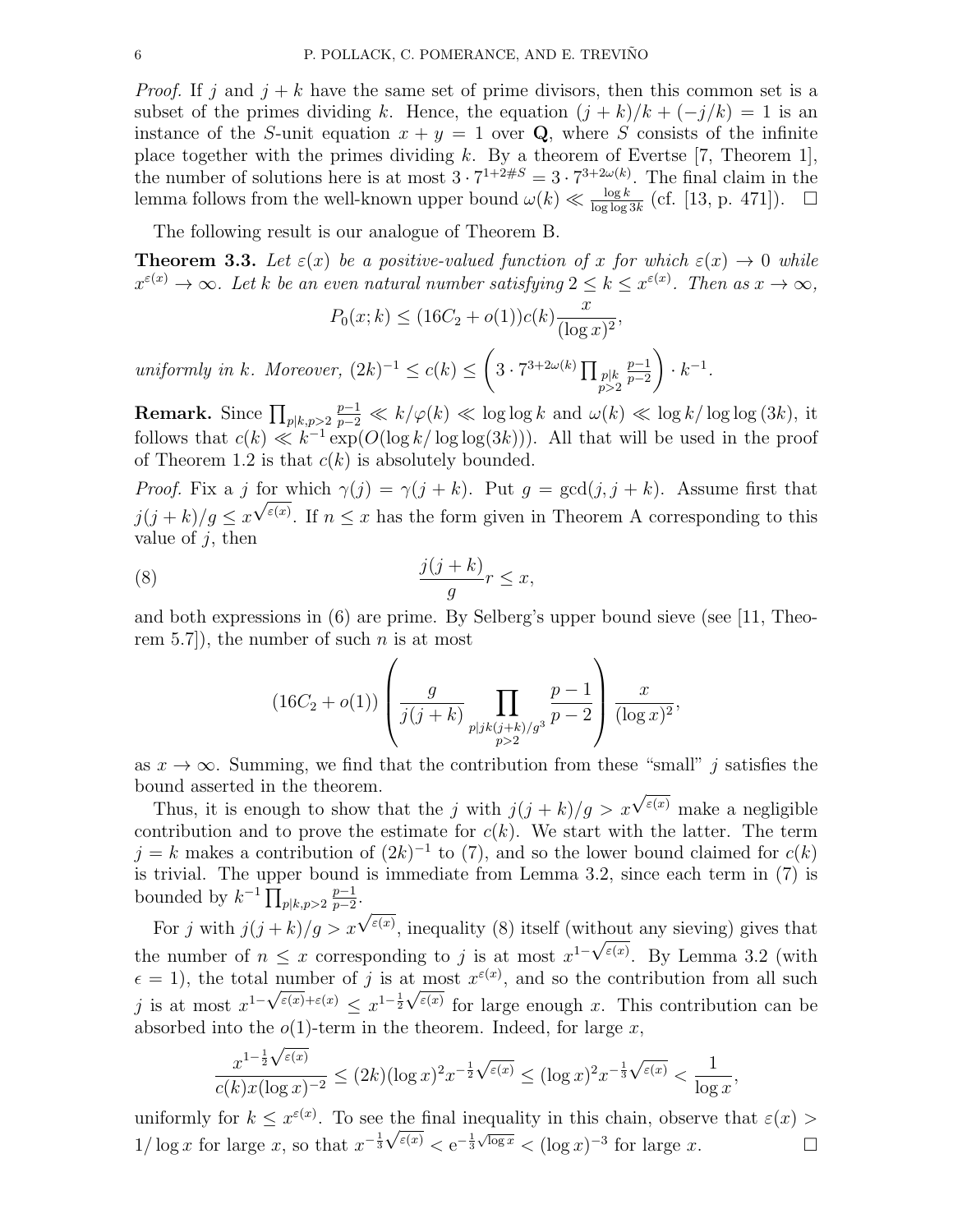Remark. Assuming a plausible uniform version of the prime k-tuples conjecture (such as implied by [14, Hypothesis UH]), a slight modification of the proof of Theorem 3.3 shows that the asymptotic formula asserted in Theorem B holds uniformly for even integers  $k \leq x^{\varepsilon(x)}$ .

### 4. Towards Theorem 1.2, II: New totients from old

Before continuing, we state precisely Ford's result  $[8, \S\S4, 5]^1$  on the order of magnitude of  $W(x)$ . Let  $\mathcal{V} = {\varphi(n) : n \in \mathbb{N}}$  be the set of all totients, and let  $\mathscr{V}(x) := \# \mathscr{V} \cap [1, x]$ . Ford showed that for large x,

$$
V(x) \simeq W(x) \simeq Z(x),
$$

where

$$
Z(x) := \frac{x}{\log x} \exp(C(\log_3 x - \log_4 x)^2 + C' \log_3 x - (C' + 1/2 - 2C) \log_4 x).
$$

Here  $C = 0.817814...$  and  $C' = 2.17696874...$  are constants defined as follows. Let

(9) 
$$
F(x) := \sum_{n=1}^{\infty} a_n x^n, \text{ where } a_n = (n+1) \log (n+1) - n \log n - 1.
$$

Since each  $a_n > 0$  and  $a_n \sim \log n$  (as  $n \to \infty$ ), it follows that F is defined and strictly increasing on [0, 1), with  $F(0) = 0$  and  $F(x) \to \infty$  as  $x \uparrow 1$ . Thus, there is a unique number  $\rho = 0.542598...$  with  $F(\rho) = 1$ . We have

(10) 
$$
C := \frac{1}{2|\log \rho|} \text{ and } C' := 2C(1 + \log F'(\rho) - \log(2C)) - 3/2.
$$

The proof of Ford's theorem is quite technically involved but the general strategy is not hard to understand. The upper-bound aspect is proved by showing that the preimages of a typical totient have a very tightly constrained multiplicative structure. To establish the lower bound, one first constructs a set of candidate preimages with a similarly restricted multiplicative structure. The candidate set has size  $\approx Z(x)$ , and one shows that  $\varphi$  is close to injective on these candidates. The following lemma is closely related to these lower-bound arguments.

**Lemma 4.1.** Fix natural numbers  $d_1, d_2 \in \mathcal{V}$ , and fix  $D \ge \max\{d_1, d_2\}$ . For large x, there are  $\gg_{D} Z(x)$  numbers n which satisfy all of the following:

(i) 
$$
\varphi(n) \leq x/D
$$
,

- (ii) *n* is convenient for both  $d_1$  and  $d_2$ ,
- (iii)  $n/\varphi(n) \leq K$ , where K is an absolute constant.

Proof. This follows from a simple adaptation of the lower-bound argument of Ford [8, §5], which we briefly review here. Put  $M = M_2 + \lfloor (\log D)^{1/9} \rfloor$ , where  $M_2$  is a sufficently large absolute constant. With  $C$  as defined in (10), put

$$
L_0 := [2C(\log_3 x - \log_4 x)]
$$
 and  $L := L_0(x) - M$ .

Put

$$
\xi_i := 1 - \omega_i
$$
, where  $\omega_i := \frac{1}{10(L_0 - i)^3}$   $(0 \le i \le L - 1)$ .

<sup>&</sup>lt;sup>1</sup>All references to  $[8]$  are to the corrected  $arXiv$  version of that paper.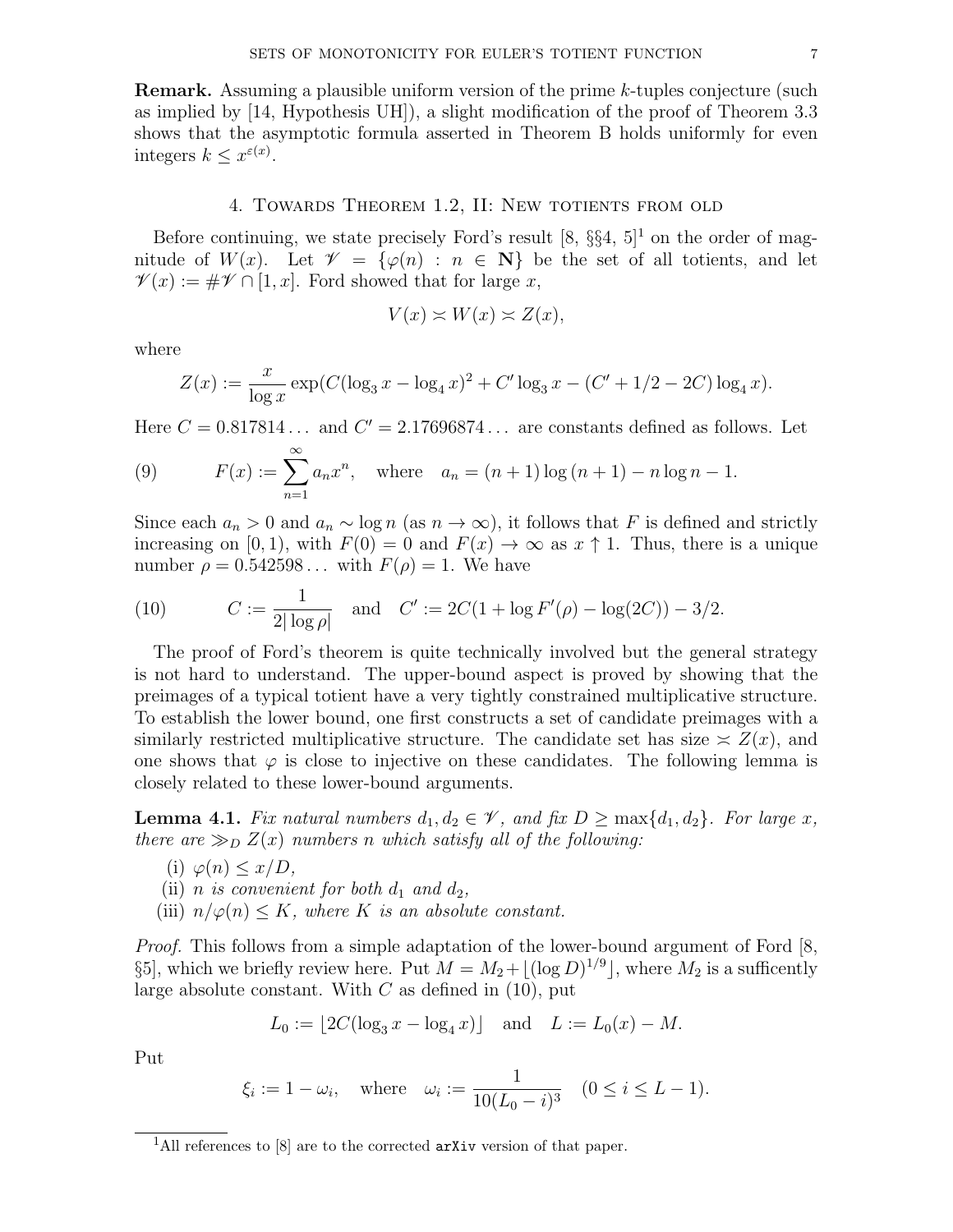Our "candidate set" in this proof is the set  $\mathscr{B}$  of integers  $n = p_0 p_1 \cdots p_L > x^{9/10}$  with  $p_0 > p_1 > \cdots > p_L$  and

$$
\varphi(n) \le x/D,
$$
  
\n
$$
\log_2 p_i \ge (1 + \omega_i) \log_2 p_{i+1} \qquad (0 \le i \le L - 1),
$$
  
\n
$$
p_L \ge \max\{D + 2, 17\},
$$

and for which the numbers  $x_i := \frac{\log_2 p_i}{\log_2 (x_i)}$  $\frac{\log_2 p_i}{\log_2 (x/D)}$  (for  $1 \leq i \leq L$ ) satisfy the system of inequalities

(11)  
\n
$$
a_1x_1 + a_2x_2 + \cdots + a_Lx_L \le \xi_0,
$$
\n
$$
a_1x_2 + a_2x_3 + \cdots + a_{L-1}x_L \le \xi_1x_1,
$$
\n
$$
\vdots
$$
\n
$$
a_1x_{L-1} + a_2x_L \le \xi_{L-2}x_{L-2},
$$
\n
$$
0 \le x_L \le \xi_{L-1}x_{L-1},
$$

with the  $a_i$  defined in (9). The argument for [8, eq. (5.17)] gives that  $\#\mathscr{B} \gg_D Z(x)$ . The proof on [8, pp. 25–29] (changing some occurrences of d to D) shows that if  $M_2$ is sufficiently large, then at most  $\frac{1}{4} \# \mathscr{B}$  values of  $n \in \mathscr{B}$  fail to be convenient for  $d_1$ . The same holds for  $d_2$ . Hence, there are  $\gg \#\mathscr{B} \gg Z(x)$  values of  $n \in \mathscr{B}$  which satisfy conditions (i) and (ii) of the lemma.

To complete the proof, it is enough to show that  $n/\varphi(n)$  is bounded for  $n \in \mathscr{B}$ . In the notation of [8, §3], the conditions on n imply that  $(x_1, \ldots, x_L) \in \mathscr{S}_L(\xi) \subset \mathscr{S}_L(1)$ . So with  $x_0 = 1$ , [8, Lemma 3.8] gives that

(12) 
$$
x_j \le 4.771 \rho^{j-i} x_i \qquad (0 \le i < j \le L),
$$

where  $\rho = 0.542598...$  is defined as in the introduction. Since  $p_L > 17$ , we have

$$
x_L = \frac{\log_2 p_L}{\log_2 (x/D)} > \frac{1}{\log_2 (x/D)}.
$$

Now taking  $j = L$  in (12) gives that for  $1 \leq i \leq L$ ,

$$
\log_2 p_i = x_i \log_2(x/D) \ge \frac{1}{5} (\rho^{-1})^{L-i} \ge 0.2(1.8)^{L-i},
$$

so that  $\sum_{i=0}^{L}$ 1  $\frac{1}{p_i}$  is absolutely bounded. Since  $\frac{n}{\varphi(n)} \ll \exp\left(\sum_{p|n}$ 1  $(\frac{1}{p})$ , we have (iii).  $\square$ 

# 5. Proof of Theorem 1.2

**Lemma 5.1.** let S be a subset of  $[1, x]$  on which  $\varphi$  is nondecreasing. For large x, the set  $\varphi(\mathscr{S})$  is missing  $\gg W(x)$  elements of  $\mathscr{W}(x)$ , uniformly in the choice of  $\mathscr{S}$ .

*Proof.* Fix totients  $d_1$  and  $d_2$  with  $d_1 < d_2$  but where the smallest preimage  $n_1$  of  $d_1$  is greater than the largest preimage  $n_2$  of  $d_2$ . For example, we can take

$$
d_1 = 2^{18} \cdot 257
$$
, with smallest preimage  $n_1 = 135268352$ ,

and

 $d_2 = d_1 + 28$ , with largest preimage  $n_2 = 134742074$ .

We apply Lemma 4.1 with our values of  $d_1$  and  $d_2$  and with  $D = Kn_1n_2$ ; we obtain a set  $\mathscr A$  of  $\gg_D V(x)$  integers n with properties (i)-(iii) of Lemma 4.1. Let

$$
\mathscr{V}_1 = \{d_1\varphi(n) : n \in \mathscr{A}\} \text{ and } \mathscr{V}_2 = \{d_2\varphi(n) : n \in \mathscr{A}\}.
$$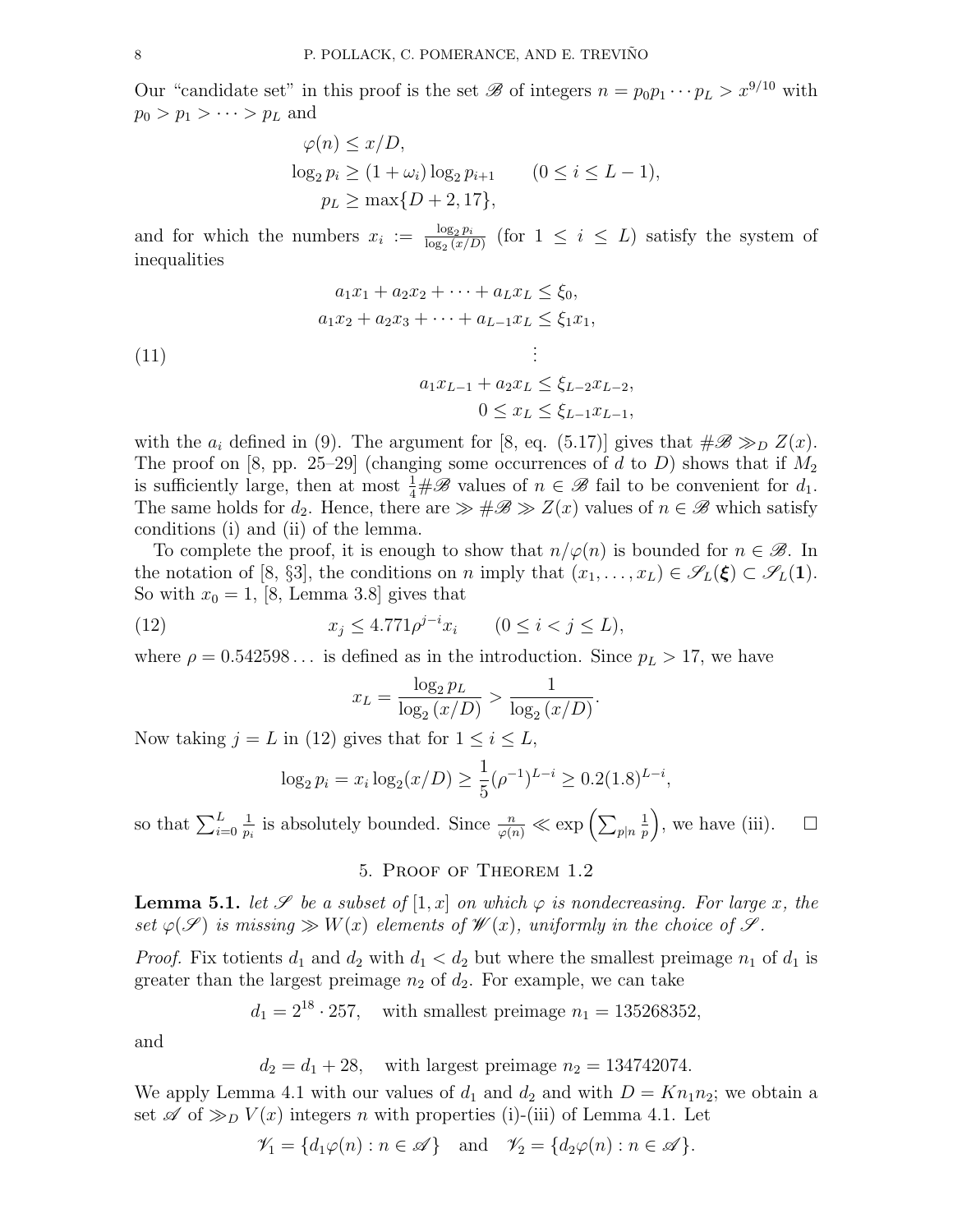$$
n_1n=n_1\frac{n}{\varphi(n)}\varphi(n)\leq Kn_1\varphi(n)\leq Kn_1\frac{x}{Kn_1n_2}\leq x,
$$

so that  $\mathscr{V}_1$  is a subset of  $\mathscr{W}(x)$ . Similarly,  $\#\mathscr{V}_2 = \#\mathscr{A}$  and  $\mathscr{V}_2$  is a subset of  $\mathscr{W}(x)$ .

Let  $\mathscr{A}_1$  be the set of  $n \in \mathscr{A}$  for which  $d_1\varphi(n) \notin \varphi(\mathscr{S})$ , and let  $\mathscr{A}_2$  be the set of  $n \in \mathscr{A}$ for which  $d_2\varphi(n) \notin \varphi(\mathscr{S})$ . Suppose  $n \in \mathscr{A}$  but that both  $d_1\varphi(n), d_2\varphi(n) \in \varphi(\mathscr{S})$ . Since  $d_1\varphi(n) < d_2\varphi(n)$  and  $\varphi|_{\mathscr{S}}$  is nondecreasing, it follows that  $\mathscr{S}$  contains two integers  $m_1$  and  $m_2$  with  $m_1 < m_2$  and  $\varphi(m_1) = d_1\varphi(n)$ ,  $\varphi(m_2) = d_2\varphi(n)$ . This contradicts that  $m_1 \ge n_1 n > n_2 n \ge m_2$ . So every  $n \in \mathscr{A}$  belongs to either  $\mathscr{A}_1$  or  $\mathscr{A}_2$ , and so  $\varphi(\mathscr{S})$  is missing at least  $\frac{1}{2} \# \mathscr{A} \gg_D Z(x) \gg W(x)$  elements of  $\mathscr{W}(x)$ .

Completion of the proof of Theorem 1.2. Let  $\mathscr S$  be a subset of  $[1, x]$  on which  $\varphi$  is nondecreasing, and list the elements of  $\mathscr{S}$  as  $n_1 < n_2 < \cdots < n_m$ , in increasing order. The number of values of i for which  $n_{i+1} - n_i > \log x$  is clearly at most  $x/\log x =$  $o(W(x))$ . Partition the indices  $1 \leq i < m$  for which  $n_{i+1} - n_i \leq \log x$  into two classes, according to whether  $\varphi(n_i) = \varphi(n_{i+1})$  or not. If i belongs to the first class, then  $\varphi(n_i) = \varphi(n_i + k)$  for some  $k \leq \log x$ . By Theorems 3.1 and 3.3, the number of  $n \leq x$  with  $\varphi(n) = \varphi(n+k)$  is  $\ll x/(\log x)^2$ , uniformly for  $k \leq \log x$ . So summing over  $k \leq \log x$ , we find that the number of i in the first class is  $\ll x/\log x = o(W(x))$ . Since  $\varphi$  is nondecreasing on  $\mathscr{S}$ , distinct values of i in the second class correspond to distinct integers  $\varphi(n_i)$ . So by Lemma 5.1, the number of such i is bounded by  $(1-c)W(x)$ , for some  $c > 0$  and all large x. Thus,  $\limsup M^{\uparrow}(x)/W(x) \leq 1 - c < 1.$ 

### 6. Strictly decreasing sequences: Proof of Theorem 1.4

The proof of Theorem 1.4 makes use of the following theorem of Baker, Harman, and Pintz [3, Theorem 1] concerning small gaps between primes:

**Theorem D.** If x is sufficiently large, then there is a prime in the interval  $[x-x^{0.525},x]$ .

*Proof of Theorem 1.4.* Using Bertrand's postulate, let  $p_0$  be a prime number with  $x^{1/10} < p_0 \leq 2x^{1/10}$ . Let  $q_0$  be the largest prime for which  $p_0q_0 \leq x$ . By Theorem D, we have

(13) 
$$
\frac{x}{p_0} - x^{1/2} \le q_0 \le \frac{x}{p_0}
$$

for large x. We now carry out  $k := \lfloor x^{0.19} \rfloor$  steps of the following algorithm: Assume that  $p_0, \ldots, p_i, q_0, \ldots, q_i$  have already been chosen. Let  $p_{i+1}$  be the first prime exceeding  $p_i$ , and let  $q_{i+1}$  be a prime chosen so that

(14) 
$$
p_{i+1}q_{i+1} < p_iq_i
$$
 while  $\varphi(p_{i+1}q_{i+1}) > \varphi(p_iq_i)$ .

To see that this makes sense, we must show that there is a prime  $q_{i+1}$  obeying (14), i.e., that there is a prime  $q_{i+1}$  satisfying

(15) 
$$
q_{i+1} < \frac{p_i}{p_{i+1}} q_i \quad \text{and} \quad q_{i+1} - 1 > \frac{p_i - 1}{p_{i+1} - 1} (q_i - 1).
$$

Now (15) places  $q_{i+1}$  in an interval with right-endpoint  $\frac{p_i}{p_{i+1}}q_i$  with length

$$
\left(\frac{p_i}{p_{i+1}} - \frac{p_i - 1}{p_{i+1} - 1}\right)q_i + \frac{p_i - 1}{p_{i+1} - 1} - 1 > \frac{q_i}{p_{i+1}^2} - 1.
$$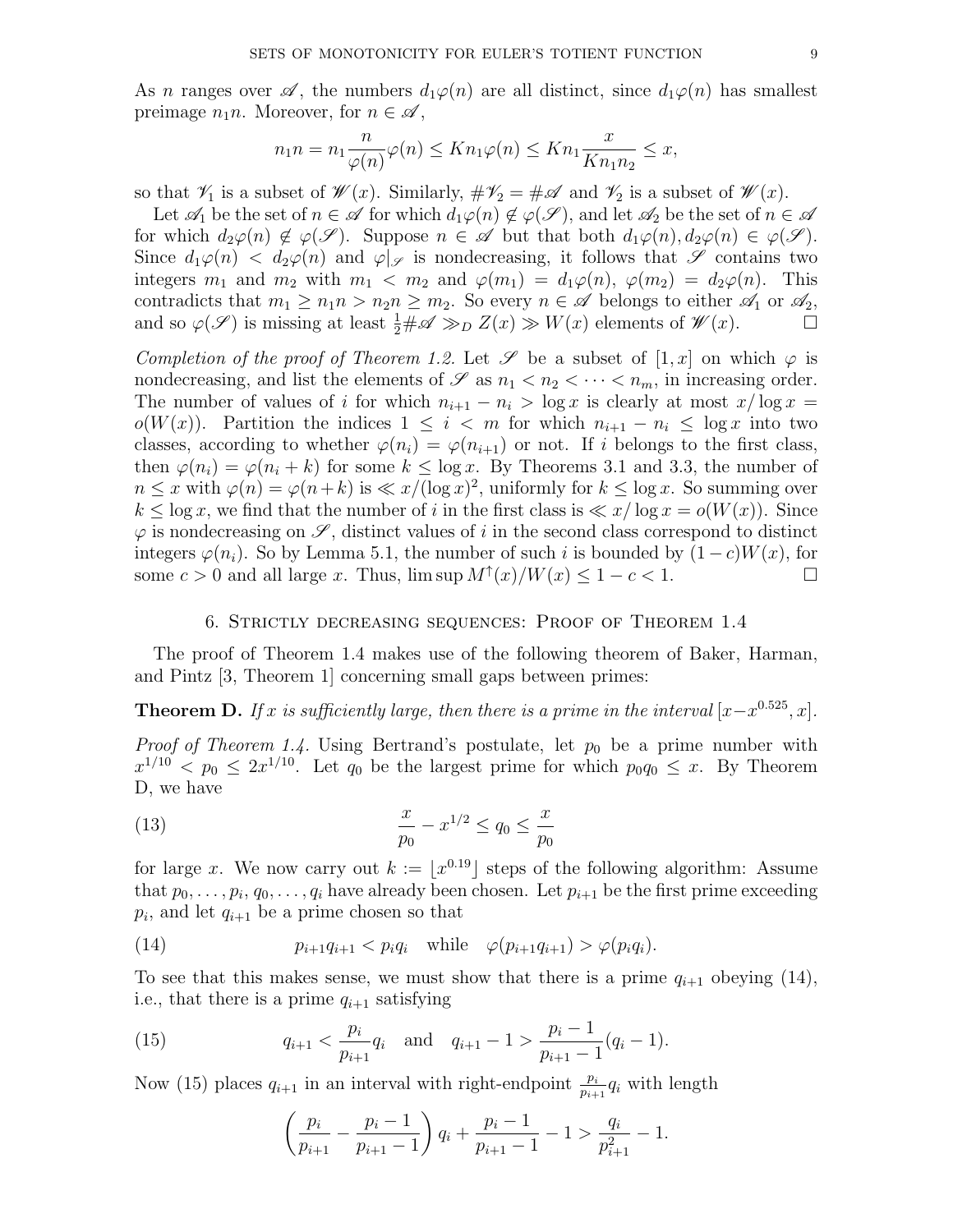By Theorem D, a suitable choice of  $q_{i+1}$  exists if  $q_i/p_{i+1}^2 > q_i^{0.53}$  (say), so if  $p_{i+1} < q_i^{0.235}$ . From the choice of k and the prime number theorem, we have  $p_0, p_1, \ldots, p_{i+1} \leq x^{0.1901}$ (say); also, since  $\varphi(p_i q_i) \geq \varphi(p_0 q_0) \gg x$ ,

$$
q_i - 1 \ge \frac{\varphi(p_0 q_0)}{p_i - 1} \gg x/p_i \gg x^{0.8099}.
$$

Hence,

$$
q_i^{0.235} > x^{0.1903} > p_{i+1}.
$$

This shows that the construction goes through for k steps. We take  $n_i := p_i q_i$  for  $i = 0, 1, \ldots, k$ . Then  $\{n_k < n_{k-1} < \cdots < n_0\}$  is a subset of  $[1, x]$  on which  $\varphi$  is strictly decreasing with size  $k + 1 > x^{0.19}$ . .

# 7. A NONTRIVIAL LOWER BOUND ON  $M^{\downarrow}(x)$ : Proof of Theorem 1.3

*Proof of Theorem 1.3.* Given x, choose d so that the equation  $\varphi(n) = d$  has  $M^{0}(x)$ solutions  $n \leq x$ . As mentioned in the introduction, we have  $M^{0}(x) > x^{0.7038}$  for large x. So a fortiori, d has a preimage  $> x^{0.7038}$ . Hence, by the minimal order of the Euler function, every preimage of d is of size at least  $x^{0.7}$  (say).

Let  $\mathscr P$  be the set of primes p for which p−1 divides d. Every solution n to  $\varphi(n) = d$  is supported on the primes in  $\mathscr{P}$ . Also,  $\#\mathscr{P} = x^{o(1)}$ , by the maximal order of the divisor function (see, e.g., [13, Theorem 317]). It follows that there are only  $x^{o(1)}$  solutions n to  $\varphi(n) = d$  with fewer than 100 prime factors (counted with multiplicity).

Let N be the least solution to  $\varphi(N) = d$  with at least 100 prime factors. The proof of Theorem 1.4 (with  $x = N$ ) gives us a sequence

$$
p_k q_k < \cdots < p_1 q_1 < p_0 q_0 \leq N
$$

along which  $\varphi$  is strictly decreasing, with  $k > N^{0.19}$ . Moreover, by (13), we have

$$
p_0 q_0 \ge N - 2N^{0.6};
$$

since  $q_0 \leq N/p_0 \leq N^{0.9}$ , this yields

$$
\varphi(p_0 q_0) = p_0 q_0 - p_0 - q_0 + 1
$$
  
>  $p_0 q_0 - 2q_0 \ge N - 2N^{0.6} - 2N^{0.9}$ .

Now N has at least one prime factor  $r \leq N^{1/100}$ , and so

$$
\varphi(N) \le N(1 - 1/r) \le N - N^{0.99} < \varphi(p_0 q_0),
$$

assuming that x is large. It follows that  $\varphi$  is nonincreasing on the set  $\mathscr{S} := \{p_k q_k \leq$  $\cdots < p_0 q_0$   $\cup$  {n :  $N \le n \le x$ ,  $\varphi(n) = d$ }, and that

$$
\#\mathscr{S} > N^{0.19} + (M^0(x) - x^{o(1)}) \ge (x^{0.7})^{0.19} + (M^0(x) - x^{o(1)}) > x^{0.13} + M^0(x)
$$

for large values of x.  $\Box$ 

### 8. Consecutive integers: Proof of Theorem 1.5

*Proof of the lower bound.* Let  $\delta > 0$ . For large x, we describe how to construct a set  ${n+1,\ldots,n+k}$  of consecutive integers contained in [1, x] with

$$
k := \left\lfloor \frac{\log_3 x}{\log_6 x} + (\alpha - \gamma - \delta) \frac{\log_3 x}{(\log_6 x)^2} \right\rfloor
$$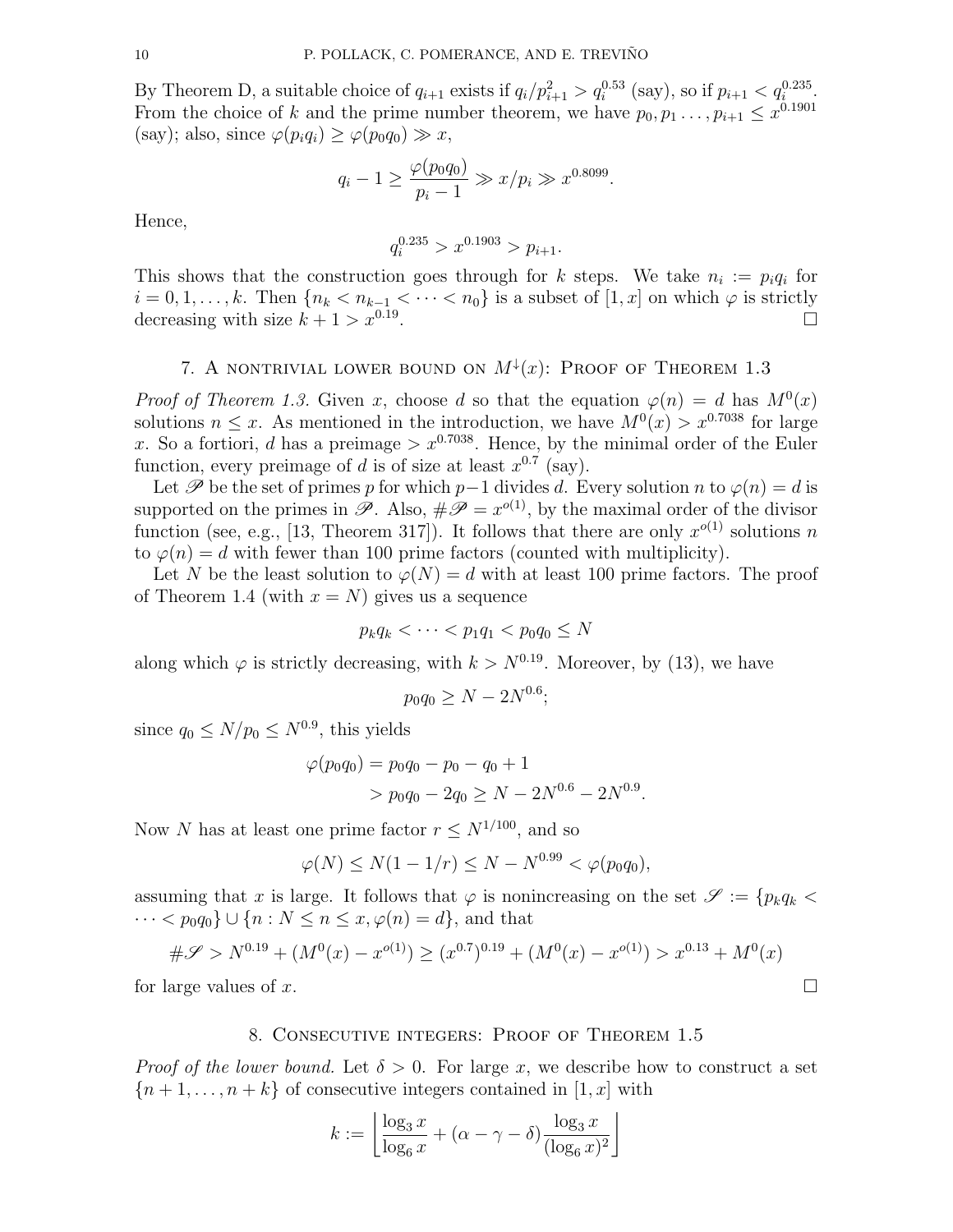on which  $\varphi$  is nonincreasing. The nondecreasing case is similar (but slightly simpler) and we omit it. Rather than insist that  $\varphi$  be nonincreasing, it suffices to require that

.

(16) 
$$
\frac{\varphi(n+1)}{n+1} > \frac{\varphi(n+2)}{n+2} > \cdots > \frac{\varphi(n+k)}{n+k}
$$

Indeed, if  $m \in \{n+1, ..., n+(k-1)\}\$ , and  $\varphi(m)/m > \varphi(m+1)/(m+1)$ , then

$$
\varphi(m+1) < \varphi(m) + \varphi(m)/m \le \varphi(m) + 1,
$$

so that  $\varphi(m+1) \leq \varphi(m)$ .

To understand the ratios appearing in (16), it is convenient to introduce a partition of the primes into three classes: the *small primes* in  $[2, k]$ , the *medium-sized primes* in  $(k, \frac{1}{2} \log x]$ , and the large primes  $> \frac{1}{2}$  $\frac{1}{2} \log x$ . We make two observations. First, a medium-sized or large prime divides at most one of any k consecutive integers. Second, for each  $m \leq x$ , the contribution to the ratio  $\varphi(m)/m = \prod_{p|m}(1 - 1/p)$  from large primes is quite close to 1. In fact, since m has at most  $\frac{\log x}{\log(\frac{1}{2}\log x)}$  prime factors, we have

(17) 
$$
\prod_{\substack{p|m \ p> \frac{1}{2} \log x}} \left(1 - \frac{1}{p}\right)^{-1} \le \exp\left(\sum_{\substack{p|m \ p> \frac{1}{2} \log x}} \frac{1}{p-1}\right) < 1 + \frac{3}{\log_2 x}
$$

for large x. Now set A to be the largest initial product of primes  $2 \cdot 3 \cdot 5 \cdot 7 \cdots$  (primorial) for which  $A \leq k$ , and observe that for each  $1 \leq i \leq k$ , we have

$$
\frac{\varphi(i)}{i} = \prod_{p|i} (1 - 1/p) \ge \frac{\varphi(A)}{A}.
$$

We claim that we can choose disjoint sets of primes  $\mathscr{P}_1, \ldots, \mathscr{P}_k$ , with each  $\mathscr{P}_i \subset$  $((\log_2 x)^2, \frac{1}{2})$  $\frac{1}{2}$  log x] (so that in particular,  $\mathscr{P}_i$  consists of medium-sized primes), and so that

(18)

$$
\frac{\varphi(A)}{A} \left(1 - \frac{6i}{\log_2 x}\right) \left(1 - \frac{1}{(\log_2 x)^2}\right) \le \frac{\varphi(i)}{i} \prod_{p \in \mathscr{P}_i} \left(1 - \frac{1}{p}\right) \le \frac{\varphi(A)}{A} \left(1 - \frac{6i}{\log_2 x}\right)
$$

for all  $1 \leq i \leq k$ .

Assuming for the moment that the claim is proved, let us see how to construct our set satisfying (16). Let  $\mathscr{P}'$  be the set of all medium-sized primes not appearing in any of  $\mathscr{P}_1,\ldots,\mathscr{P}_k$ , and let  $n \in (x/2, x - k]$  be a solution to the simultaneous congruences

$$
n \equiv 0 \pmod{\prod_{p\leq k} p},
$$
  
\n
$$
n + i \equiv 0 \pmod{\prod_{p\in \mathscr{P}_i} p} \text{ for } 1 \leq i < k,
$$
  
\n
$$
n + k \equiv 0 \pmod{\prod_{p\in \mathscr{P}_k \cup \mathscr{P}'}} p}.
$$

The product of the moduli is bounded by  $x^{1/2+o(1)}$ , by the prime number theorem, and so a solution  $n$  in the desired interval exists by the Chinese remainder theorem. For each  $1 \leq i \leq k$ , write  $n + i = a_i b_i c_i$ , where  $a_i, b_i$ , and  $c_i$  are supported on the small,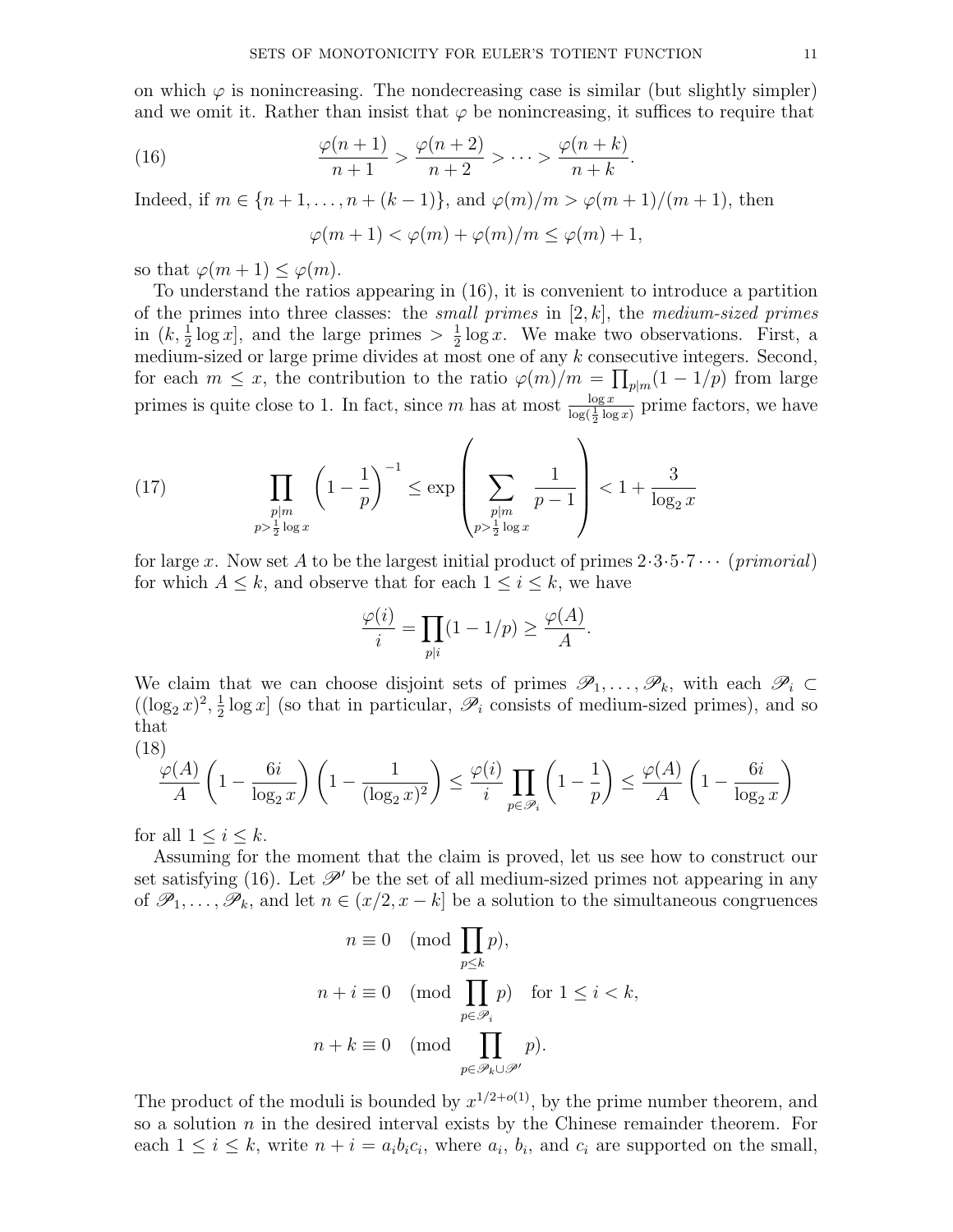medium-sized, and large primes respectively. Since  $n$  is divisible by every small prime, the small prime divisors of  $a_i$  coincide with the small prime divisors of i, so that

(19) 
$$
\varphi(a_i)/a_i = \varphi(i)/i.
$$

The medium-sized prime divisors of  $n + i$  always include the primes appearing in  $\mathscr{P}_i$ and are exactly these primes except in the case when  $i = k$ ; hence,

(20) 
$$
\frac{\varphi(b_i)}{b_i} \leq \prod_{p \in \mathscr{P}_i} (1 - 1/p),
$$

with equality unless  $i = k$ . (We have used here the first observation of the preceding paragraph.) Piecing together (19), (20), (17), and recalling the definition (18) of the sets  $\mathscr{P}_i$ , we find that for large x,

(21) 
$$
\frac{\varphi(A)}{A}(1 - (6i + 4)/\log_2 x) \le \frac{\varphi(n+i)}{n+i} \le \frac{\varphi(A)}{A}(1 - 6i/\log_2 x)
$$

for all  $1 \leq i \leq k$ . Moreover, the right-hand inequality holds even when  $i = k$ . This gives (16), as desired.

It remains to prove that we can choose sets  $\mathscr{P}_i$  satisfying (18). We use the greedy algorithm: Start with  $i = 1$ , and successively throw primes from  $((\log_2 x)^2, \frac{1}{2})$  $\frac{1}{2} \log x$ into  $\mathscr{P}_1$  stopping once (18) is satisfied with  $i = 1$ . Continue the process for all of  $i = 2, \ldots, k$ . Our only concern is that we never run out of primes; this will be true if

(22) 
$$
\prod_{(\log_2 x)^2 < p \leq \frac{1}{2} \log x} \left( 1 - \frac{1}{p} \right) \leq \prod_{1 \leq i \leq k} \left( \frac{\varphi(A)}{A} \frac{i}{\varphi(i)} \left( 1 - \frac{6i}{\log_2 x} \right) \left( 1 - \frac{1}{(\log_2 x)^2} \right) \right).
$$

The left-hand product is  $\frac{\log_3 x}{\log_3 x}$  $\frac{\log_3 x}{\log_2 x}$  by Mertens's theorem; we will show that the righthand side has a larger order of magnitude. We have

$$
\frac{\varphi(A)}{A} = \frac{e^{-\gamma}}{\log_2 k} \left( 1 + O\left(\frac{1}{\log_2 k}\right) \right), \text{ so that}
$$

$$
\left(\frac{\varphi(A)}{A}\right)^k = \frac{e^{-\gamma k}}{(\log_2 k)^k} \exp\left(O\left(\frac{k}{\log_2 k}\right)\right).
$$

Also,

(23)  
\n
$$
\prod_{1 \le i \le k} \frac{i}{\varphi(i)} = \prod_{p \le k} (1 - 1/p)^{-\lfloor k/p \rfloor}
$$
\n
$$
\gg \frac{1}{\log k} \left( \prod_{p \le k} (1 - 1/p)^{-1/p} \right)^k
$$
\n
$$
= \frac{1}{\log k} (e^{\alpha} (1 + O(1/k)))^k \gg \frac{e^{\alpha k}}{\log k}.
$$

The remaining contribution to the right-hand side of (22) is

$$
\gg (1 - O(k^2/\log_2 x))(1 - O(k/(\log_2 x)^2)) \gg 1.
$$

Piecing everything together, we see that the right-hand side of (22) has size at least

$$
\exp((\alpha - \gamma)k - k \log_3 k + O(k/\log_2 k)).
$$

Recalling the definition of  $k$ , a short computation shows that this is at least

$$
\exp(-\log_3 x + \frac{\delta}{2}\log_3 x/\log_6 x),
$$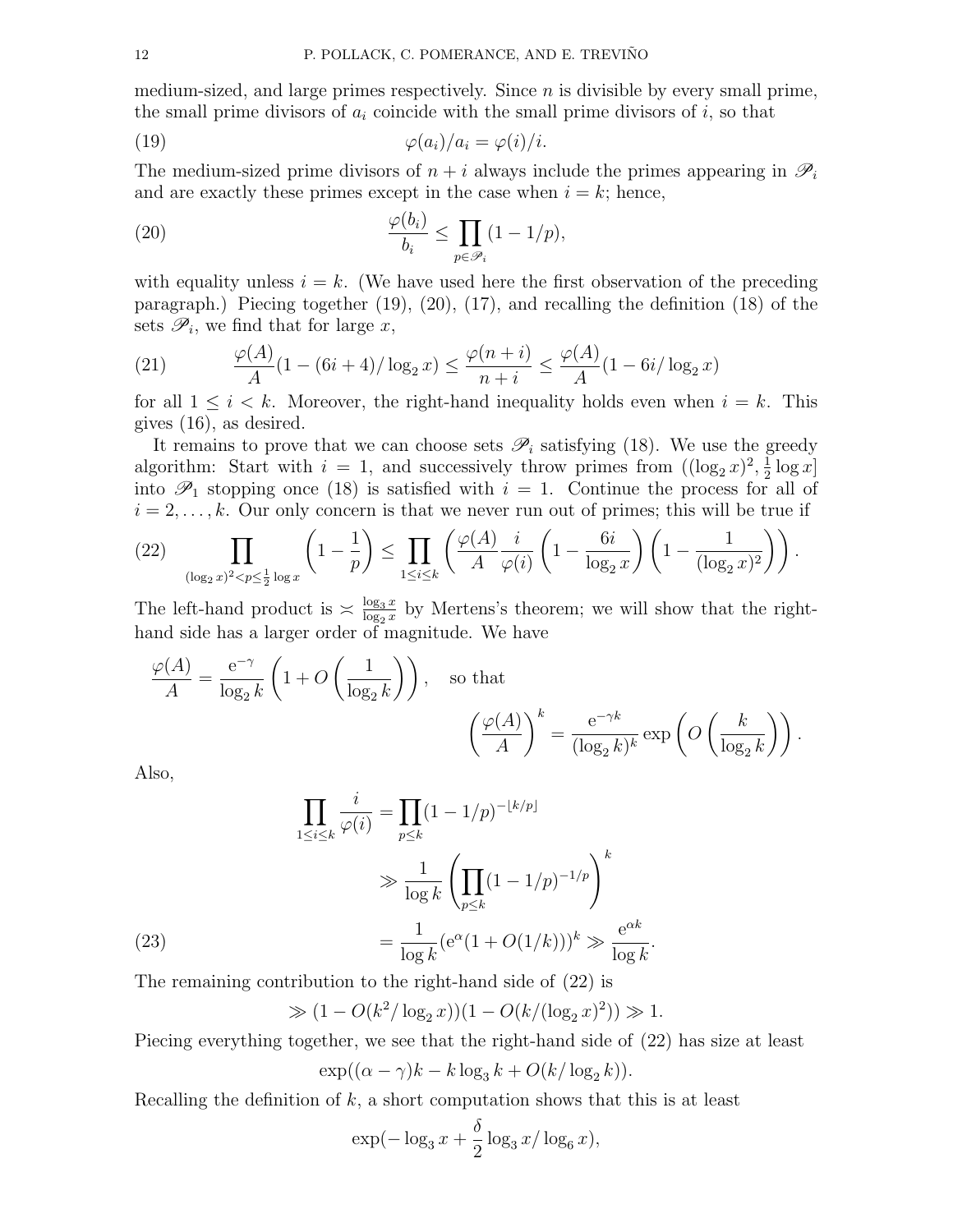for large x, which is of greater order of magnitude than  $\log_3 x / \log_2 x$ .

*Proof of the upper bound.* Fix  $\delta > 0$ . It will suffice to show that with

$$
k := \left\lfloor \frac{\log_3 x}{\log_6 x} + (\alpha - \gamma + \delta) \frac{\log_3 x}{(\log_6 x)^2} \right\rfloor,
$$

there are no sets  $\{n+1, n+2, \ldots, n+k\} \subset [1, x]$  on which  $\varphi$  is monotone, once x is sufficiently large.

Suppose for the sake of contradiction that we have such a set. Let  $B$  be the largest primorial bounded by  $\log_3 x / \log_5 x$ . Chopping off  $O(B)$  terms from the beginning and end of our segment (and so replacing  $\delta$  by  $\delta/2$ , say), we can assume that both  $n+1$ and  $n + k$  are multiples of B. Hence,

$$
\max\left\{\frac{\varphi(n+1)}{n+1}, \frac{\varphi(n+k)}{n+k}\right\} \le \frac{\varphi(B)}{B}.
$$

If  $\varphi$  is nonincreasing, this implies immediately that

$$
\frac{\varphi(B)}{B} \ge \frac{\varphi(n+1)}{n+1} > \frac{\varphi(n+2)}{n+2} > \dots > \frac{\varphi(n+k)}{n+k}
$$

.

Suppose instead that  $\varphi$  is nondecreasing. Then  $k \leq M^{\uparrow}(n+k)$ , and so  $n > k(\log k)^{1/2}$ by Theorem 1.2 (once x is large). It follows that uniformly for  $1 \leq i \leq k$ ,

$$
\frac{\varphi(n+i)}{n+i} \le \frac{\varphi(n+k)}{n+k} \frac{n+k}{n+i} \le \frac{\varphi(B)}{B} (1 + O(1/\sqrt{\log_4 x})).
$$

By Mertens's theorem,

$$
\frac{\varphi(B)}{B} = \frac{e^{-\gamma}}{\log_5 x} (1 + O(1/\log_5 x)).
$$

We conclude that regardless of whether  $\varphi$  is nonincreasing or nondecreasing,

$$
\frac{\varphi(n+i)}{n+i} \le \frac{e^{-\gamma}}{\log_5 x} (1 + O(1/\log_5 x)) \qquad \text{(for all } 1 \le i \le k).
$$

Hence,

(24) 
$$
\prod_{i=1}^{k} \frac{\varphi(n+i)}{n+i} \leq \frac{e^{-k\gamma}}{(\log_5 x)^k} \exp\left(O\left(\frac{\log_3 x}{\log_5 x \log_6 x}\right)\right).
$$

We now obtain a contradictory estimate for the left-hand side of  $(24)$ . Write  $n+i=$  $a_i b_i c_i$ , with the right-hand factors having the same meaning as in the lower-bound portion of the argument. From (17),

(25) 
$$
\prod_{1 \leq i \leq k} \frac{\varphi(c_i)}{c_i} \asymp 1.
$$

We have  $\prod_{1 \leq i \leq k}$  $\varphi(a_i)$  $\frac{(a_i)}{a_i} = \prod_{p \le k} (1 - 1/p)^{n_p}$ , where  $n_p = k/p + O(1)$  counts the number of terms of the sequence  $n+1, \ldots, n+k$  divisible by p. Hence (cf. (23)),

(26) 
$$
\prod_{1 \le i \le k} \frac{\varphi(a_i)}{a_i} = (\log k)^{O(1)} e^{-\alpha k}.
$$

Finally, since a medium-sized prime can divide at most one of  $n+1,\ldots,n+k$ ,

(27) 
$$
\prod_{1 \le i \le k} \frac{\varphi(b_i)}{b_i} \ge \prod_{k < p \le \frac{1}{2} \log x} (1 - 1/p) \gg \frac{\log k}{\log_2 x}.
$$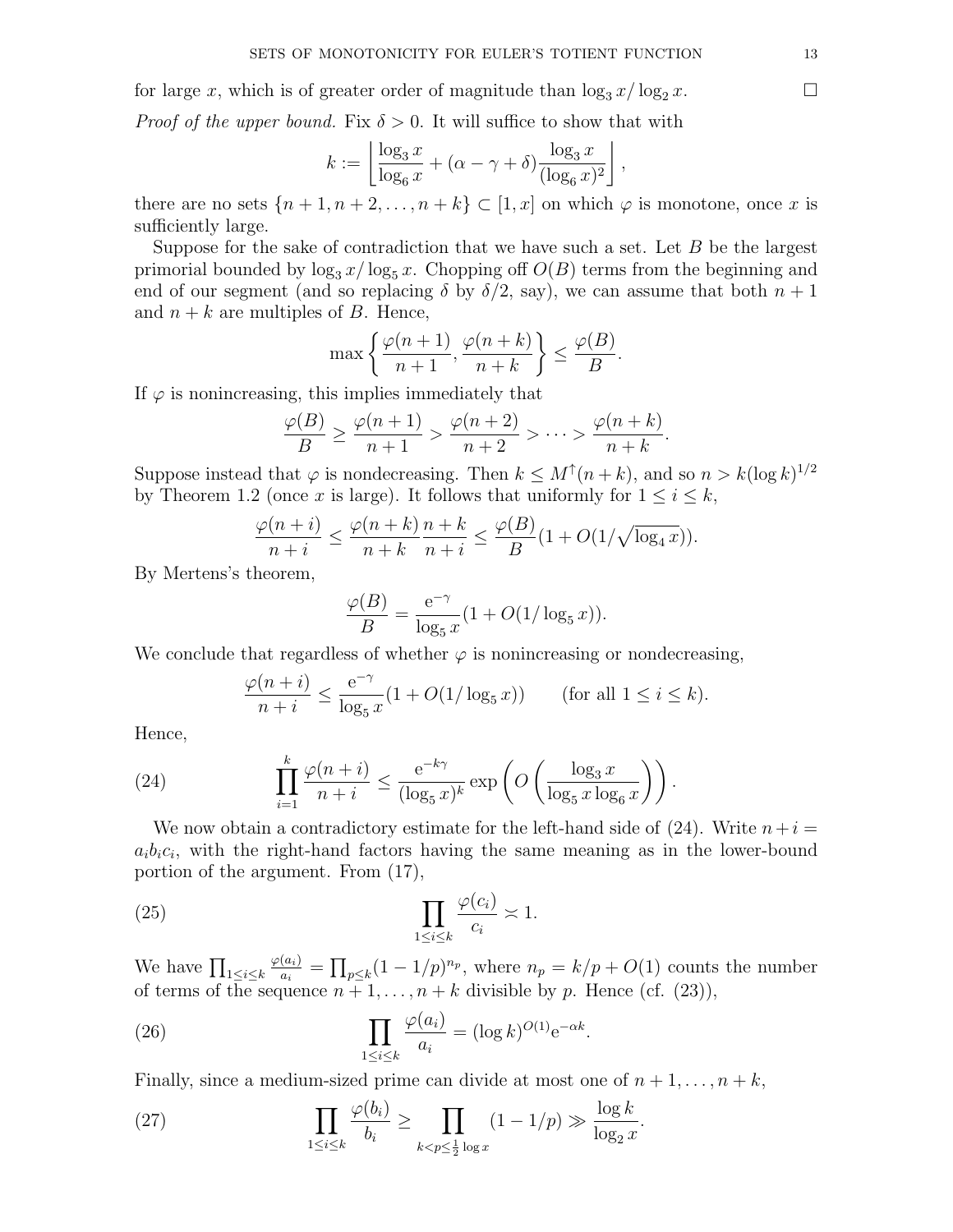Collecting and rearranging (24)-(27), we arrive at the bound

(28) 
$$
e^{(\gamma - \alpha)k} (\log_5 x)^k \leq (\log_2 x) \exp \left( O \left( \frac{\log_3 x}{\log_5 x \log_6 x} \right) \right).
$$

But the definition of  $k$  and a short computation shows that

$$
e^{(\gamma-\alpha)k}(\log_5 x)^k > (\log_2 x) \exp\left(\frac{\delta}{3}\log_3 x/\log_6 x\right)
$$

for large x, which contradicts (28).

Remark. The construction for the lower bound half of Theorem 1.5 works with "nonincreasing" and "nondecreasing" replaced by "strictly increasing" and "strictly decreasing". For example, in the decreasing case, since the n constructed in the proof satisfy  $n > x/2$  and (21), a short computation shows that (for large x)

$$
\frac{\varphi(n+i)}{\varphi(n+i+1)} > (1-2/x) \frac{\varphi(n+i)/(n+i)}{\varphi(n+i+1)/(n+i+1)} > 1 + \frac{1}{\log_2 x}
$$

for all  $1 \leq i < k$ .

### 9. NUMERICS

Let  $S(x)$  be the set of numbers on which  $\varphi$  is nondecreasing such that  $|S(x)| = M^{\uparrow}(x)$ and such that  $S(x)$  is minimal lexicographically. When computing  $S(x)$  for small values of x, one is tempted to conjecture that  $M^{\uparrow}(x) - \pi(x)$  goes to infinity. This happens because when x is small,  $S(x)$  consists mostly of composite numbers. For example,  $S(70)$  is

 $\{1, 2, 3, 4, 5, 8, 10, 12, 14, 15, 16, 20, 21, 26, 28, 32, 33, 35, 39, 45, 52, 56, 58, 62, 63, 65, 67\}.$ 

However,  $S(10^6)$  consists of mostly prime numbers. Indeed if  $s \in S(10^6)$  and  $s \geq$ 31957, then s is prime. So out of the 78562 numbers in  $S(10^6)$ , the last 75501 are prime. Combining this with our calculation  $M^{\uparrow}(10^7) = 664643 = \pi(10^7) + 64$  leads us to conjecture that  $M^{\uparrow}(x) = \pi(x) + 64$  for all  $x \ge 31957$ .

Before the dominance of the primes above 31957, the primes had also taken command of the list when  $11777 \leq x \leq 27678$ . Indeed, if x is in that range, then the tail of primes of  $S(x)$  consists of all the primes greater than or equal to 11777. However,  $S(27679)$  has no tail of primes. This led us to question whether a shadow sequence was hiding behind the primes waiting to pounce at the right time (a huge prime gap, for example). With this in mind, we computed the maximum size  $M_2(x)$  of a subset of  ${n \leq x \mid n \text{ is not prime}}$  on which  $\varphi$  is nondecreasing.

If we had  $M^{\uparrow}(x) > \pi(x) + 64$  for x large enough, then either the shadow sequence takes over or for some  $p > 31957$ , we have that the largest subset of  ${p \lt n \lt n}$  $x|\varphi(n) \geq p-1$  on which  $\varphi$  is monotone has the same cardinality as the largest subset of  ${p < n \leq x \mid \varphi(n) > p-1, n \text{ not prime}}$  on which  $\varphi$  is monotone. The latter seems highly unlikely since, e.g., the first composite n satisfying  $\varphi(n) \geq p-1$  is greater than mginy uninery since, e.g., the first composite *n* satisfying  $\varphi(n) \leq p-1$  is greater than  $p + \sqrt{p} - 1$ , while the first prime *n* satisfying that inequality is expected to be much smaller. The former is analyzed in the following paragraph.

It is not hard to see that  $M_2(x) \leq M^{\uparrow}(x) - 2$  for  $x \geq 6$ . For a shadow sequence to pounce we would need to have  $M_2(x) = M^{\uparrow}(x) - 2$  for some  $x \ge 31957$ . We conjecture that this will not happen. Our main evidence is Table 1, on which we consider the difference between  $M^{\dagger}(x)$  and  $M_2(x)$  for different values of x. Though the size of the difference varies, it seems to be getting bigger as x gets bigger (even if it does so in an oscillatory manner).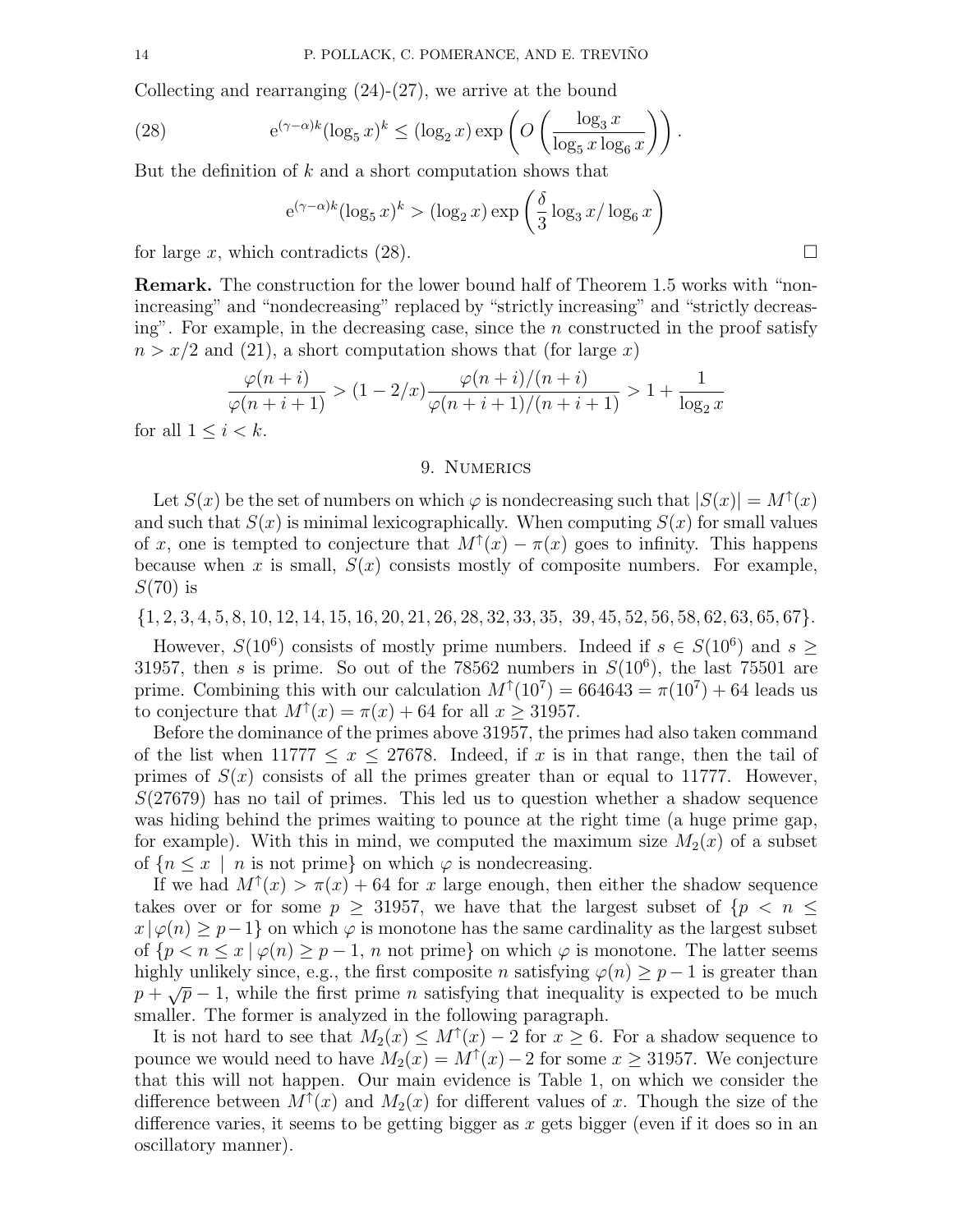With respect to  $M^{\downarrow}(x)$ , the size of it is so small with respect to x that computing values of it for small x doesn't reveal much. Indeed,  $M^{\downarrow}(10^6) = 995$ , a tiny number compared to 10<sup>6</sup>. Other information we can mention about  $M^{\downarrow}(10^6)$  is that the largest subset contains 791 preimages of 241920. The element in  $\{\varphi(n) \mid n \leq 10^6\}$  which has the most preimages is 241920. It has 937 preimages, i.e.,  $M^0(10^6) = 937$ .

One might wonder whether the numbers in the largest subset of  $[1, x]$  where  $\varphi$  is nonincreasing follow the pattern in the proofs of Theorems 1.3 and 1.4. Indeed, most of the preimages have only two prime factors coinciding with the pattern of the proofs of those theorems.

| $\mathcal{X}$ | $M^{\scriptscriptstyle{\text{T}}}$<br>(x) | $M_2(x)$ | $M^{\cdot}$<br>$-M_2(x)$<br>(x) |
|---------------|-------------------------------------------|----------|---------------------------------|
| 10000         | 1276                                      | 1261     | 15                              |
| 11776         | 1459                                      | 1457     | $\overline{2}$                  |
| 20000         | 2312                                      | 2297     | 15                              |
| 30000         | 3298                                      | 3294     | 4                               |
| 31956         | 3491                                      | 3489     | $\overline{2}$                  |
| 40000         | 4267                                      | 4244     | 23                              |
| 44350         | 4676                                      | 4657     | 19                              |
| 50000         | 5197                                      | 5168     | 29                              |
| 100000        | 9656                                      | 9595     | 61                              |
| 1000000       | 78562                                     | 77681    | 881                             |

TABLE 1. Difference between  $M^{\dagger}(x)$  and  $M_2(x)$ . The reason 31957 is the threshold is that it is the first prime after a big prime gap. The primes 11777 and 44351 also come after big prime gaps, which is why the difference  $M^{\uparrow}(x) - M_2(x)$  decreased at the integers coming before it.

## **ACKNOWLEDGEMENTS**

Much of this work was conducted while P. P. was supported as a Shapiro Visitor at Dartmouth College. P. P. would like to acknowledge helpful conversations with Kevin Ford about the material of [8]. P. P. was supported by NSF award DMS-0802970 while C. P. and E. T. were supported by award DMS-1001180.

## **REFERENCES**

- 1. T. M. Apostol, Introduction to analytic number theory, Springer-Verlag, New York, 1976.
- 2. R. C. Baker and G. Harman, Shifted primes without large prime factors, Acta Arith. 83 (1998), no. 4, 331–361.
- 3. R. C. Baker, G. Harman, and J. Pintz, The difference between consecutive primes. II, Proc. London Math. Soc. (3) 83 (2001), no. 3, 532–562.
- 4. P. Erdős, On the normal number of prime factors of  $p-1$  and some related problems concerning Euler's  $\varphi$ -function, Quart J. Math 6 (1935), 205–213.
- 5. , Some remarks on Euler's  $\varphi$  function, Acta Arith. 4 (1958), 10-19.
- 6. P. Erdős, C. Pomerance, and A. Sárközy, On locally repeated values of certain arithmetic functions. II, Acta Math. Hungar. 49 (1987), no. 1-2, 251–259.
- 7. J.-H. Evertse, On equations in S-units and the Thue-Mahler equation, Invent. Math. 75 (1984), no. 3, 561–584.
- 8. K. Ford, The distribution of totients, Ramanujan J. 2 (1998), 67–151, cited version available online as arXiv:1104.3264v1.
- 9. , The distribution of totients, Electron. Res. Announc. Amer. Math. Soc. 4 (1998), 27–34 (electronic).